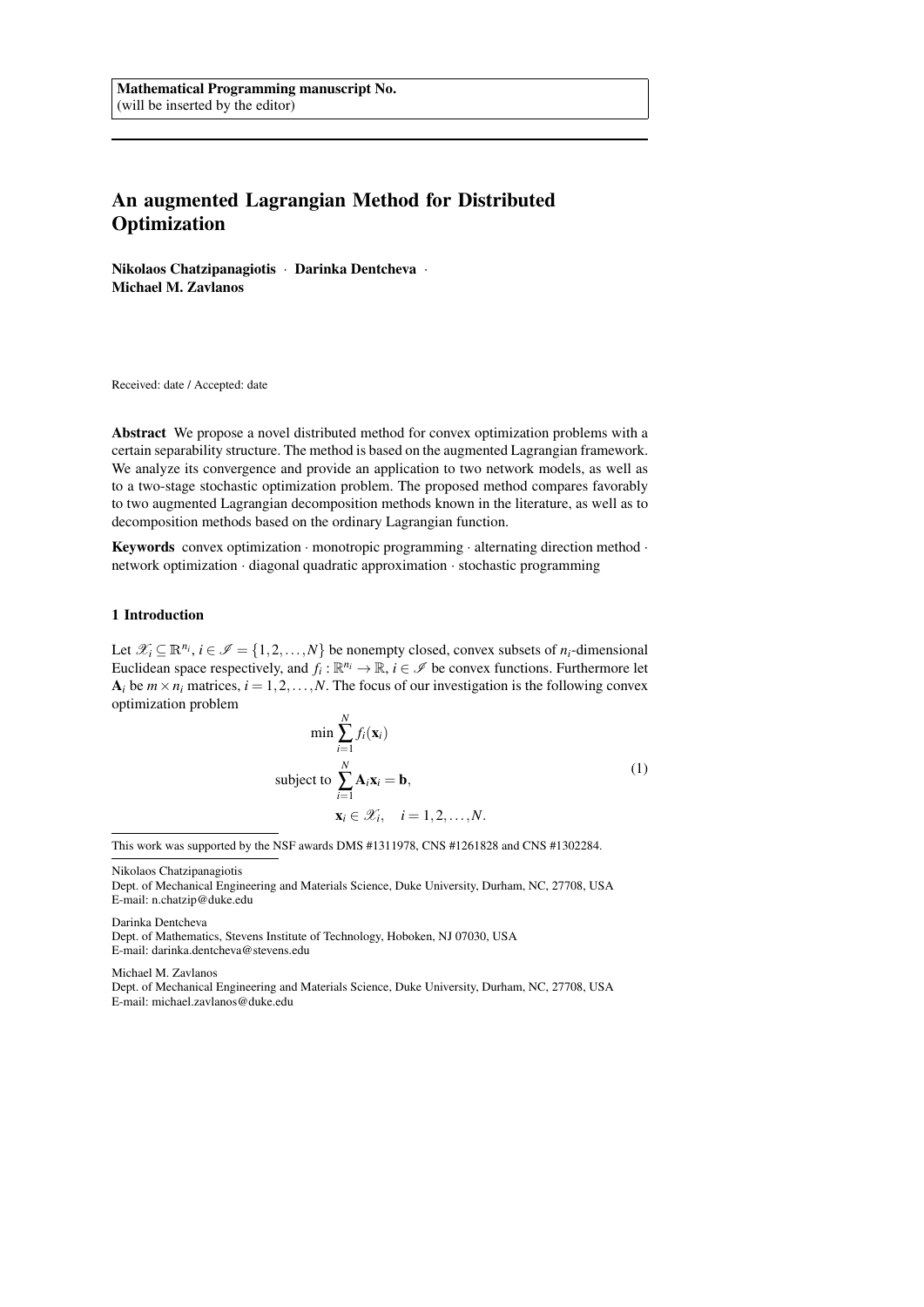Problems of the form (1) are called *extended monotropic optimization problems* in [3]. The term monotropic optimization was introduced for the special case of  $n<sub>i</sub> = 1, i = 1,2,...,N$ in [19, 20], where problems of this type were analysed. In this paper, we propose a new decomposition method for solving problem (1) in a distributed fashion, which we call the *Accelerated Distributed Augmented Lagrangian* method.

The ever increasing size and complexity of modern day problems, coupled with the ongoing advancements in massively parallel processing capabilities of contemporary computers, have motivated recent advances in developing efficient, distributed computing methods. Distributed algorithms decompose the original problem into smaller, more manageable subproblems that are solved iteratively, either in a parallel or in a sequential fashion. Furthermore, in certain problems arising in communication networks, sensor networks, networked robotics, and other areas, it is desirable that the method relies only on local information exchanges between the decomposed subproblems during the iterative solution procedure, without the need to maintain a global "supervising" and coordinating unit.

Many decomposition methods rely on the decomposable structure of the dual function. We refer the interested reader to [4] for an overview. However, such dual methods suffer from well-documented disadvantages, such as slow convergence rates, and, also, non-uniqueness of solutions, which necessitates the application of advanced techniques of non-smooth optimization in order to ensure numerical stability and efficiency of the procedure. These drawbacks are alleviated by the application of regularization techniques such as bundle methods and by the augmented Lagrangian framework, which is akin to the regularization of the dual function. A significantly smaller number of works is available on decomposition of augmented Lagrangians. The convergence speed and the numerical advantages of augmented Lagrangian methods (see, e.g., [13, 16, 17, 21, 22]) provide a strong motivation for creating decomposed versions of them. Early specialized techniques that allow for decomposition of the augmented Lagrangian can be traced back to the works [6, 11, 12, 30–32]. More recent literature involves the *Diagonal Quadratic Approximmation* (DQA) algorithm [2, 15, 24] and the *Alternating Direction Method of Multipliers* (ADMM) [4, 5, 7, 9, 10]. The DQA method replaces each minimization step in the augmented Lagrangian algorithm by a separable approximation of the augmented Lagrangian function. The ADMM methods are based on the relations between splitting methods for monotone operators, such as Douglas-Rachford splitting, and the proximal point algorithm [10, 11]. In [7, 9], the authors develop the *Alternating Step Method* (ASM), which is a specialized, equivalent version of ADMM when applied on problems of the form (1). Note that the analysis in [9] is limited to cases where  $n<sub>i</sub> = 1$  for all *i*, however, the extension for  $n_i > 1$  is straightforward.

Our paper is organized as follows. In section 2, we introduce the necessary notions and notation. We also provide a description of the DQA and ASM and recall their convergence properties. In section 3, we describe the proposed method ADAL and contrast it to the ASM and DQA methods. In section 4, we analyze the convergence of ADAL. Section 5 contains numerical results for a network utility maximization problem, a network flow problem, and a two-stage stochastic capacity expansion problem.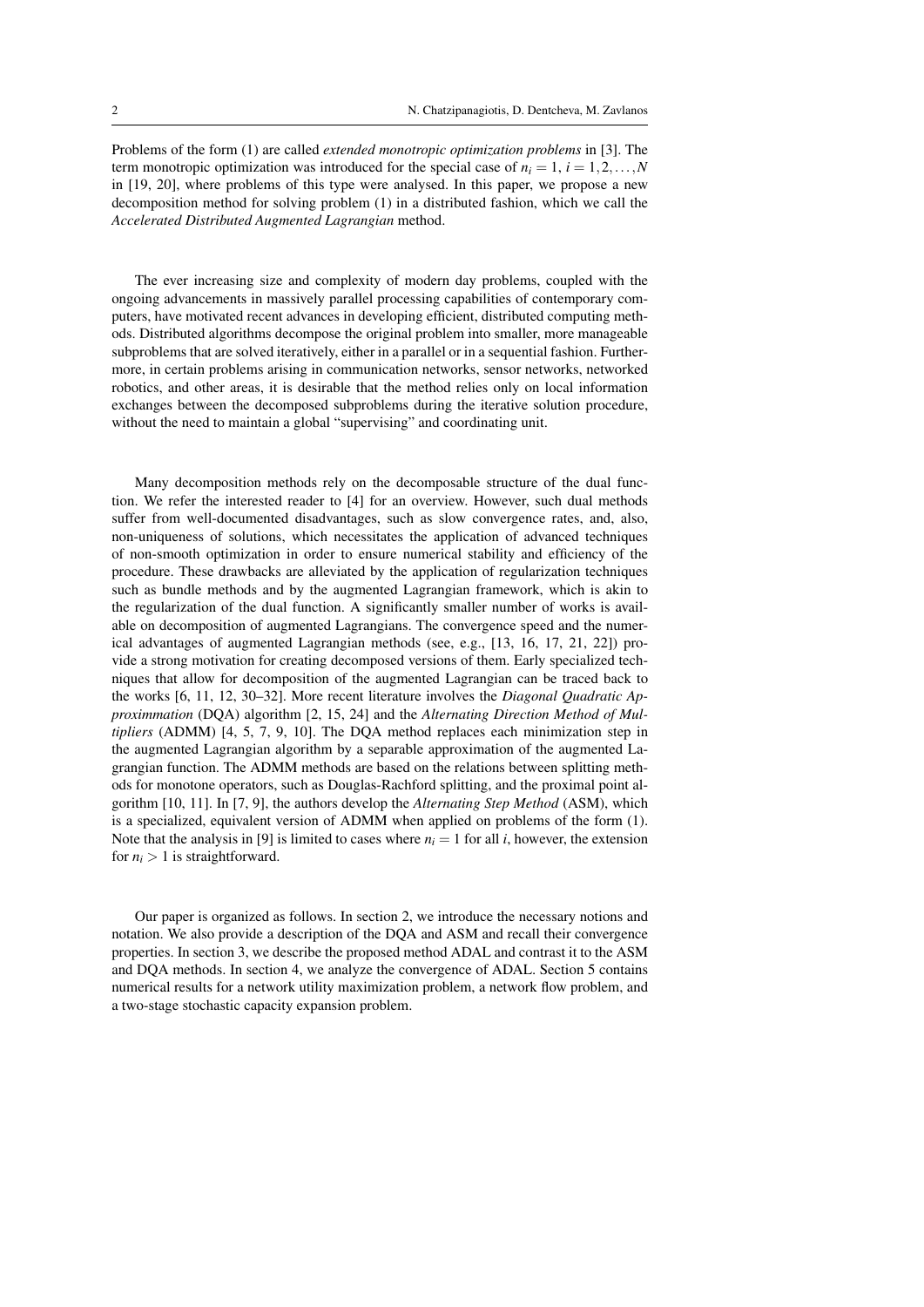#### 2 Preliminaries

We denote

$$
f(\mathbf{x}) = \sum_{i=1}^{N} f_i(\mathbf{x}_i),
$$

where  $\mathbf{x} = [\mathbf{x}_1^\top, \dots, \mathbf{x}_N^\top]^\top \in \mathbb{R}^n$  with  $n = \sum_{i=1}^N n_i$ . Furthermore, we denote  $\mathbf{A} = [\mathbf{A}_1 \dots \mathbf{A}_N] \in$  $\mathbb{R}^{m \times n}$ . The constraint  $\sum_{i=1}^{N} \mathbf{A}_i \mathbf{x}_i = \mathbf{b}$  of problem (1) takes on the form  $\mathbf{A}\mathbf{x} = \mathbf{b}$ . We associate Lagrange multipliers  $\lambda \in \mathbb{R}^m$  with that constraint. The Lagrange function is defined as

$$
L(\mathbf{x}, \lambda) = f(\mathbf{x}) + \langle \lambda, \mathbf{A}\mathbf{x} - \mathbf{b} \rangle = \sum_{i=1}^N L_i(\mathbf{x}_i, \lambda) - \langle \mathbf{b}, \lambda \rangle,
$$

where

$$
L_i(\mathbf{x}_i,\lambda)=f_i(\mathbf{x}_i)+\langle \lambda,\mathbf{A}_i\mathbf{x}_i\rangle.
$$

The dual function has the form

$$
g(\lambda) = \inf_{\mathbf{x} \in \mathcal{X}} L(\mathbf{x}, \lambda) = \sum_{i=1}^N g_i(\lambda) - \langle \mathbf{b}, \lambda \rangle,
$$

where  $\mathscr{X} = \mathscr{X}_1 \times \mathscr{X}_2 \cdots \times \mathscr{X}_N$  and

$$
g_i(\lambda) = \inf_{\mathbf{x}_i \in \mathscr{X}_i} \bigg[ f_i(\mathbf{x}_i) + \langle \lambda, \mathbf{A}_i \mathbf{x}_i \rangle \bigg].
$$

The dual function is decomposable and this gives rise to various decomposition methods addressing the *dual problem*, which is given by

$$
\max_{\lambda \in \mathbb{R}^m} \sum_{i=1}^N g_i(\lambda) - \langle \mathbf{b}, \lambda \rangle.
$$
 (2)

The augmented Lagrangian associated with problem (1) has the form:

$$
\Lambda_{\rho}(\mathbf{x}, \lambda) = f(\mathbf{x}) + \langle \lambda, \mathbf{A}\mathbf{x} - \mathbf{b} \rangle + \frac{\rho}{2} ||\mathbf{A}\mathbf{x} - \mathbf{b}||^2, \tag{3}
$$

where  $\rho > 0$  is a penalty parameter. We recall the standard augmented Lagrangian method (sometimes refered to as the "Method of Multipliers" in existing literature):

## Augmented Lagrangian Method

Step 0. Set  $k = 1$  and define initial Lagrange multipliers  $\lambda^1$ . Step 1. For a fixed vector  $\lambda^k$ , calculate  $\hat{\mathbf{x}}^k$  as a solution of the problem:

$$
\min_{\mathbf{x} \in \mathcal{X}} \Lambda_{\rho}(\mathbf{x}, \lambda^{k}). \tag{4}
$$

Step 2. If the constraints  $\sum_{i=1}^{N} \mathbf{A}_i \hat{\mathbf{x}}_i^k = \mathbf{b}$  are satisfied, then stop (optimal solution found). Oth-

erwise, set :

$$
\lambda^{k+1} = \lambda^k + \rho \left( \sum_{i=1}^N \mathbf{A}_i \hat{\mathbf{x}}_i^k - \mathbf{b} \right),\tag{5}
$$

Increase *k* by one and return to Step 1.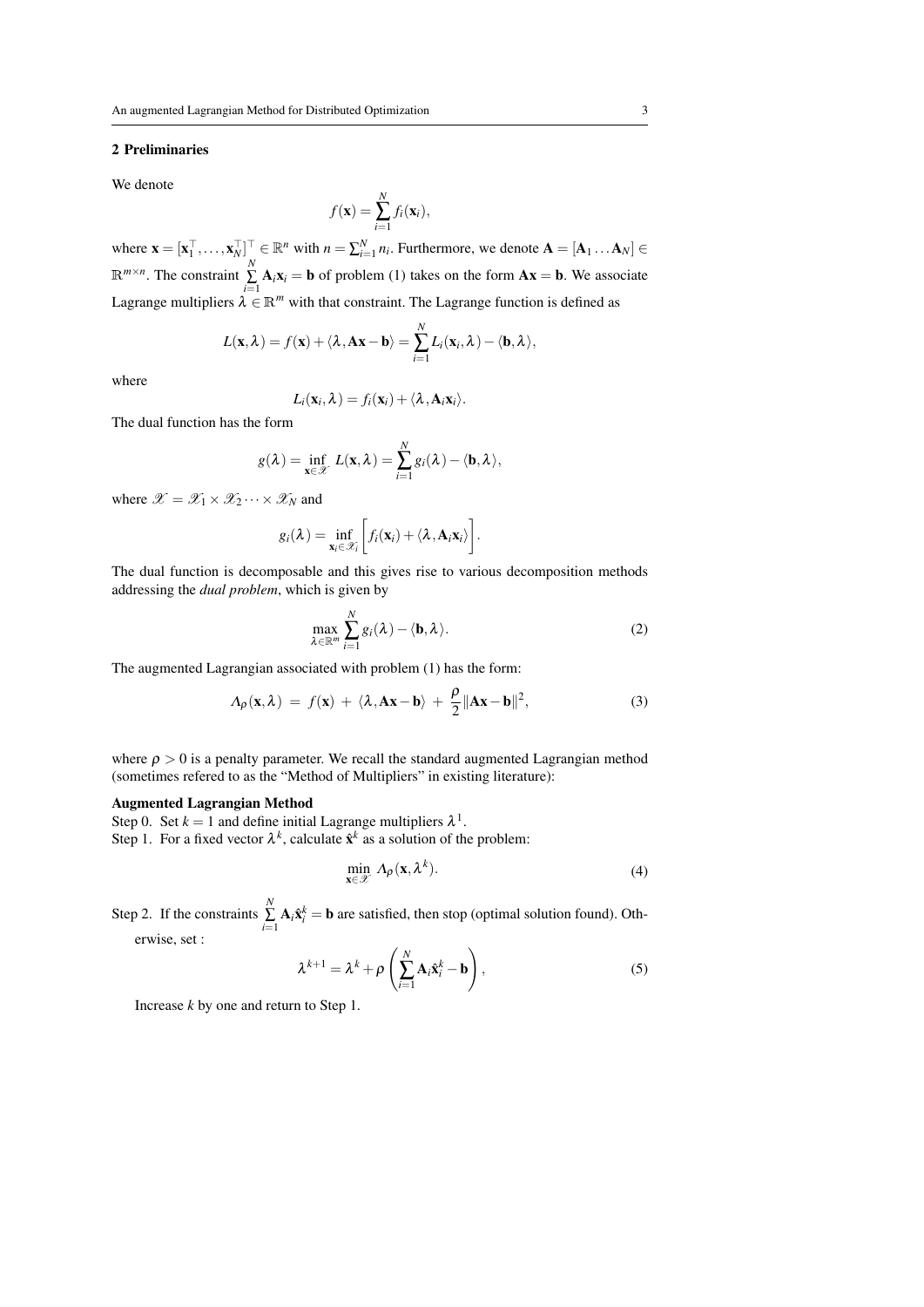We refer to the standard augmented Lagrangian method  $(4)-(5)$  as the "centralized" augmented Lagrangian method in the rest of this paper. Similarly, we will use the term "centralized" to refer to solving a problem without using any decomposition approach.

We use  $\mathcal{N}_{\mathcal{X}}(\mathbf{x})$  to denote the normal cone to the set  $\mathcal{X}$  at the point **x** [26], i.e.,

$$
\mathscr{N}_{\mathscr{X}}(\mathbf{x}) \ = \ \{\mathbf{h} \in \mathbb{R}^n : \langle \mathbf{h}, \mathbf{y} - \mathbf{x} \rangle \leq 0, \ \forall \ \mathbf{y} \in \mathscr{X}\}.
$$

The convex subdifferential of a convex function *f* at a point **x** is denoted by  $\partial f(\mathbf{x})$ .

The convergence of the Augmented Lagrangian Method is ensured when problem (2) has an optimal solution independently of the starting point  $\lambda^1$ . Under convexity assumptions and a constrain qualification condition, every accumulation point of the sequence  $\{x^k\}$ is an optimal solution of problem (1). Furthermore, the augmented Lagrangian method exhibits convergence properties also in a non-convex setting assuming that the functions *f<sup>i</sup>* ,  $i = 1, \ldots N$  are twice continuously differentiable and the strong second-order conditions of optimality are satisfied. We refer to [18] for the analysis of the augmented Lagrangian method in the convex case and to [26] for the non-convex case.

A major drawback of the Augmented Lagrangian Method stems from the fact that (4) is not amenable to decomposition due to the quadratic penalty term in (3). This issue is addressed by creating successive separable approximations of the quadratic term in [2, 15, 24] and by using alternating linearization techniques in [14].

For a given monotropic problem (1), we define the *maximum degree q* as a measure of sparsity of the total constraint matrix **A**. For each constraint  $j = 1, \ldots, m$ , we introduce a measure of involvement. We denote the number of locations associated with this constraint by  $q_j$ , that is,  $q_j$  is the number of all  $i \in \mathcal{I} : [\mathbf{A}_i]_j \neq \mathbf{0}$ . Here,  $[\mathbf{A}_i]_j$  denotes the *j*-th row of matrix  $A_i$  and 0 stands for a zero vector of proper dimension. We define *q* to be the maximum over all  $q_j$ , i.e.

$$
q = \max_{1 \le j \le m} q_j. \tag{6}
$$

It will be shown in Section 4 that *q* plays a critical role in the convergence properties of the proposed method.

In [24], the Diagonal Quadratic Approximation (DQA) method based on the augmented Lagrangian function is developed for problems of the form (1) and its convergence is analyzed. The method has found applications in stochastic programming, engineering, and finance. The idea of DQA is to produce a separable approximation of the primal step of the centralized augmented Lagrangian Method (4)-(5), which iteratively converges to the actual primal step of the Augmented Lagrangian Method. This is achieved by introducing an inner loop of minimization and correction steps. For *i* = 1,...,*N*, the *local augmented Lagrangian* function  $\Lambda_{\rho}^{i}: \mathbb{R}^{n_i} \times \mathbb{R}^n \times \mathbb{R}^m \to \mathbb{R}$  is defined according to

$$
\Lambda_{\rho}^{i}(\mathbf{x}_{i}, \mathbf{x}^{k}, \lambda) = f_{i}(\mathbf{x}_{i}) + \langle \lambda, \mathbf{A}_{i} \mathbf{x}_{i} \rangle + \frac{\rho}{2} \|\mathbf{A}_{i} \mathbf{x}_{i} + \sum_{j \in \mathscr{I}}^{j \neq i} \mathbf{A}_{j} \mathbf{x}_{j}^{k} - \mathbf{b} \|^{2}.
$$
 (7)

The DQA method uses a parameter  $\tau \in (0,1)$ , which is utilized as a stepsize in updating the primal variables. It works as follows.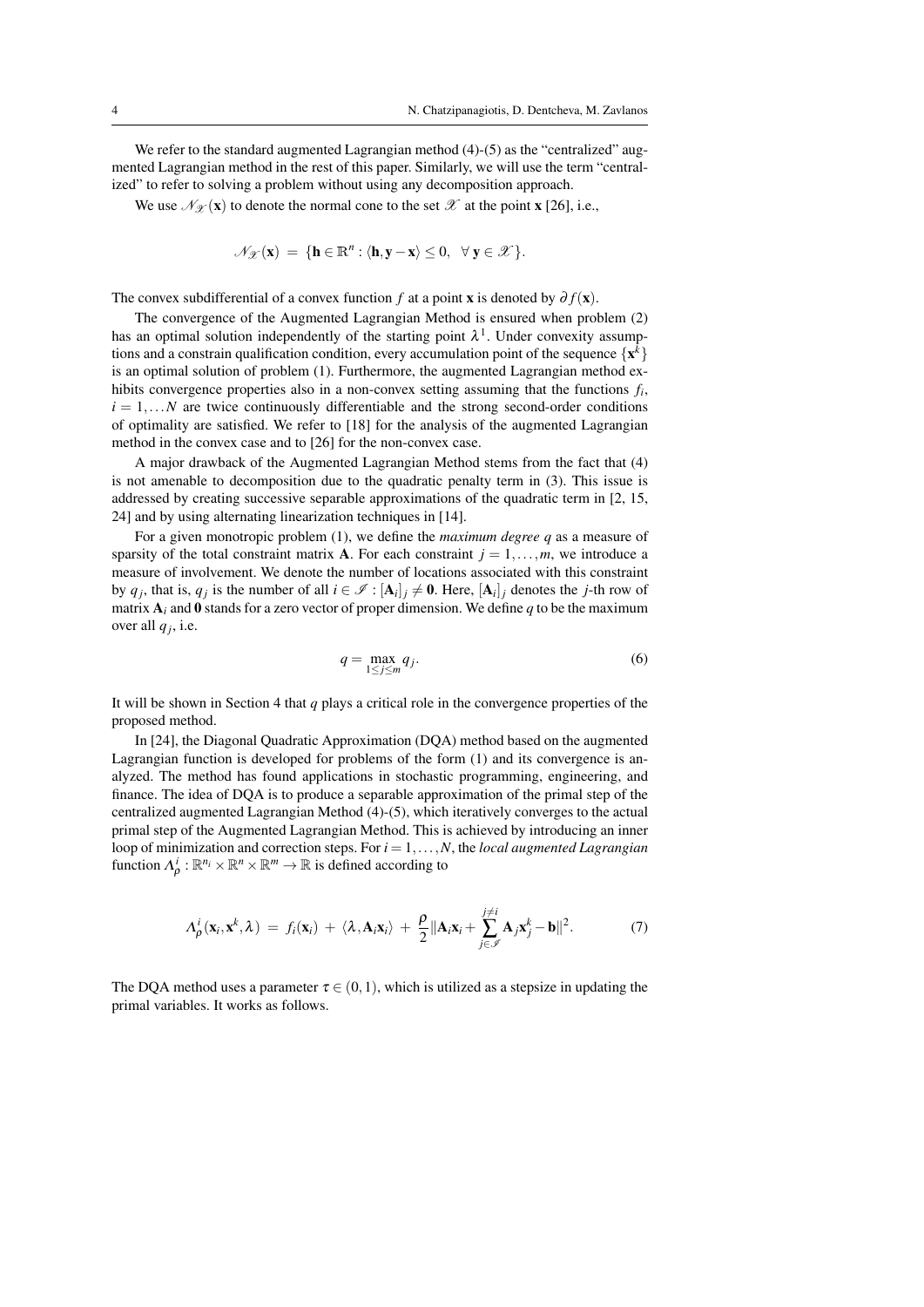#### Diagonal Quadratic Approximation (DQA)

- Step 0. Set  $k = 1$ ,  $s = 1$  and define initial Lagrange multipliers  $\lambda^1$  and initial primal variables  $\mathbf{x}^{1,1}$ .
- Step 1. For fixed Lagrange multipliers  $\lambda^k$  and for every  $i \in \mathcal{I}$ , determine  $\hat{\mathbf{x}}_i^{k,s}$  as the solution of:

$$
\min_{\mathbf{x}_i \in \mathcal{X}_i} \Lambda_\rho^i(\mathbf{x}_i, \mathbf{x}^{k,s}, \lambda^k).
$$
\n(8)

Step 2. For every  $i \in \mathcal{I}$ , if  $\mathbf{A}_i \hat{\mathbf{x}}_i^{k,s} = \mathbf{A}_i \mathbf{x}_i^{k,s}$ , then go to step 3; otherwise, set

$$
\mathbf{x}_i^{k,s+1} = \mathbf{x}_i^{k,s} + \tau (\hat{\mathbf{x}}_i^{k,s} - \mathbf{x}_i^{k,s}),
$$
\n(9)

increase *s* by 1 and go to Step 1.

Step 3. Set  $\mathbf{x}^{k,s} = \mathbf{x}^{k+1}$ . If the constraint  $\sum_{i=1}^{N} \mathbf{A}_i \mathbf{x}_i^{k+1} = \mathbf{b}$  is satisfied, then stop (optimal solution found). Otherwise, set :

$$
\lambda^{k+1} = \lambda^k + \rho \left( \sum_{i=1}^N \mathbf{A}_i \mathbf{x}_i^{k+1} - \mathbf{b} \right),\tag{10}
$$

and  $s = 1$ ,  $\mathbf{x}^{k+1,1} = \mathbf{x}^{k+1}$ , increase *k* by one and return to Step 1.

Convergence of the DQA method is guaranteed if the stepsize  $\tau$  satisfies  $0 < \tau < \frac{1}{q}$ , where  $q$  is defined in (6). The inner-loop termination criterion in Step 2 of DQA requires that  $A_i \hat{x}_i^{k,s} = A_i x_i^{k,s}$  for every  $i \in \mathcal{I}$ , which in practice is achieved within a given numerical accuracy ε. This entails that the augmented Lagrangian is calculated with an error bounded by  $\frac{1}{\rho} \varepsilon q$  (see [24, Lemma 1]).

Another dual decomposition approach is that of alternating directions. Splitting methods such as the Alternating Directions Method of Multipliers (ADMM) could also be considered a form of augmented Lagrangian algorithm, although their convergence mechanism is quite different. In [7, 9], the authors apply the generalized ADMM on monotropic optimization problems and derive a simplified algorithmic form of ADMM, which they call the Alternating Step Method (ASM). We refer to ASM in our presentation instead of generically refering to ADMM because it is most similar to ADAL.

The ASM algorithm uses the following form of local augmented Lagrangian  $\bar{\Lambda}^i_\rho(\mathbf{x}_i, \mathbf{x}^k, \lambda^k)$ 

$$
\bar{\Lambda}_{\rho}^{i}(\mathbf{x}_{i},\mathbf{x}^{k},\lambda)=f_{i}(\mathbf{x}_{i})+\langle\lambda,\mathbf{A}_{i}\mathbf{x}_{i}\rangle+\frac{\rho}{2}\sum_{l=1}^{m}\bigg([\mathbf{A}_{i}]_{l}\mathbf{x}_{i}-[\mathbf{A}_{i}]_{l}\mathbf{x}_{i}^{k}+\frac{1}{q_{l}}\big(\sum_{j\in\mathscr{I}}[\mathbf{A}_{j}]_{l}\mathbf{x}_{j}^{k}-b_{l}\big)\bigg)^{2},
$$

where  $q_l$  denotes the degree of constraint *l*, as per the aforementioned definition. The ASM method works as follows.

#### Alternating Step Method (ASM)

Step 0. Set  $k = 1$  and define initial Lagrange multipliers  $\lambda^1$  and initial primal variables  $\mathbf{x}^1$ . Step 1. For fixed Lagrange multipliers  $\lambda^k$  and for every  $i = 1, ..., N$ , determine  $\hat{\mathbf{x}}_i^k$  as the

solution of the following problem:

$$
\min_{\mathbf{x}_i \in \mathcal{X}_i} \bar{\Lambda}^i_{\rho}(\mathbf{x}_i, \mathbf{x}^k, \lambda^k) \tag{11}
$$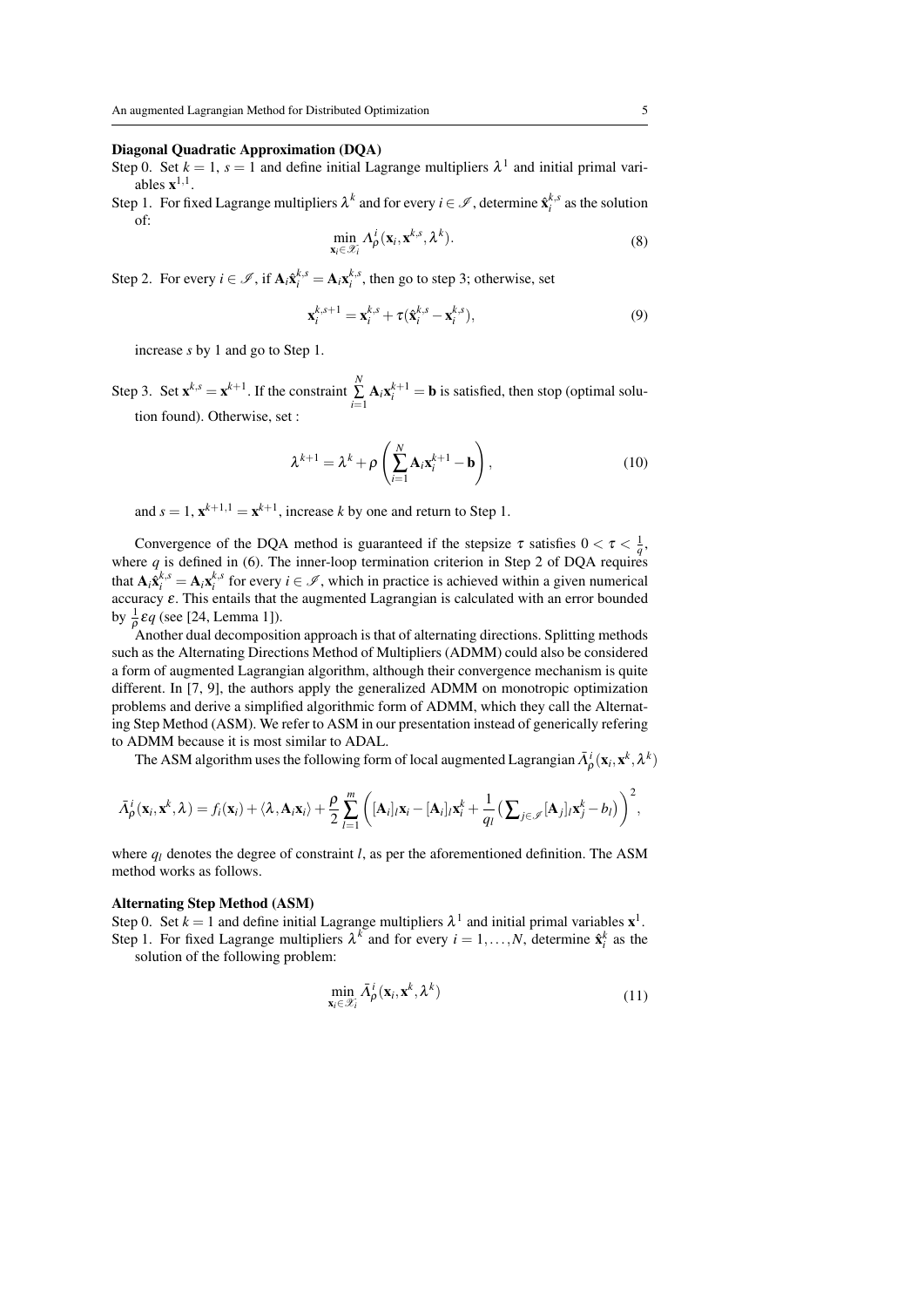Step 2. For every  $i \in \mathcal{I}$ , set

$$
\mathbf{x}_i^{k+1} = \mathbf{x}_i^k + \sigma(\hat{\mathbf{x}}_i^k - \mathbf{x}_i^k),
$$
 (12)

where  $\sigma$  is a non-negative stepsize satisfying  $\sigma \in (0,2)$ .

Step 3. If the constraint  $\sum_{i=1}^{N} \mathbf{A}_i \hat{\mathbf{x}}_i^k = \mathbf{b}$  is satisfied, then stop (optimal solution found). Otherwise, set :

$$
\lambda_j^{k+1} = \lambda_j^k + \frac{\rho \sigma}{q_j} \left( \sum_{i=1}^N [\mathbf{A}_i \hat{\mathbf{x}}_i^k]_{j} - \mathbf{b}_j \right),\tag{13}
$$

increase *k* by one and return to Step 1.

The ASM method allows for adapted stepsizes in Step 3, containing the degrees of each constraint. Furthermore, some terms involving  $q_i$  have found their way into the quadratic penalty term. The method introduces the relaxation factor  $\sigma \in (0,2)$  from the theory of the generalized ADMM [8, 10] and utilizes it as a stepsize for the primal update. Note that, for  $\sigma = 1$ , we obtain the classical ADMM [8, 10]. We refer to [5, 8, 10] for a discussion on the general properties of the ADMM and its applications.

## 3 The accelerated Distributed Augmented Lagrangian Method

In this paper, we propose a new Augmented Lagrangian decomposition method, which we call *Accelerated Distributed Augmented Lagrangian* (ADAL). The method uses the same local Lagrangian approximation of DQA, but eliminates the inner loop of the DQA procedure. Nonetheless, the method enjoys convergence to the optimal solution of (1).

The ADAL has two parameters: a positive penalty parameter  $\rho$  and a stepsize parameter  $\tau \in (0,1)$ . Each iteration of ADAL is comprised of three steps: i) a minimization step of all the local augmented Lagrangians, ii) an update step for the primal variables, and iii) an update step for the dual variables. The computations at each step are performed in a parallel fashion, so that ADAL resembles a *Jacobi*-type algorithm; see [4] for more details on Jacobi and Gauss-Seidel type algorithms. ADAL works as follows.

## Accelerated Distributed Augmented Lagrangian (ADAL)

Step 0. Set  $k = 1$  and define initial Lagrange multipliers  $\lambda^1$  and initial primal variables  $\mathbf{x}^1$ . Step 1. For fixed Lagrange multipliers  $\lambda^k$ , determine  $\hat{\mathbf{x}}_i^k$  for every  $i \in \mathcal{I}$  as the solution of the following problem:

$$
\min_{\mathbf{x}_i \in \mathcal{X}_i} \Lambda_\rho^i(\mathbf{x}_i, \mathbf{x}^k, \lambda^k).
$$
\n(14)

Step 2. Set for every  $i \in \mathcal{I}$ 

$$
\mathbf{x}_i^{k+1} = \mathbf{x}_i^k + \tau (\hat{\mathbf{x}}_i^k - \mathbf{x}_i^k). \tag{15}
$$

Step 3. If the constraints  $\sum_{i=1}^{N} \mathbf{A}_i \mathbf{x}_i^{k+1} = \mathbf{b}$  are satisfied and  $\mathbf{A}_i \hat{\mathbf{x}}_i^k = \mathbf{A}_i \mathbf{x}_i^k$ , then stop (optimal solution found). Otherwise, set:

$$
\lambda^{k+1} = \lambda^k + \rho \tau \left( \sum_{i=1}^N \mathbf{A}_i \mathbf{x}_i^{k+1} - \mathbf{b} \right),\tag{16}
$$

increase *k* by one and return to Step 1.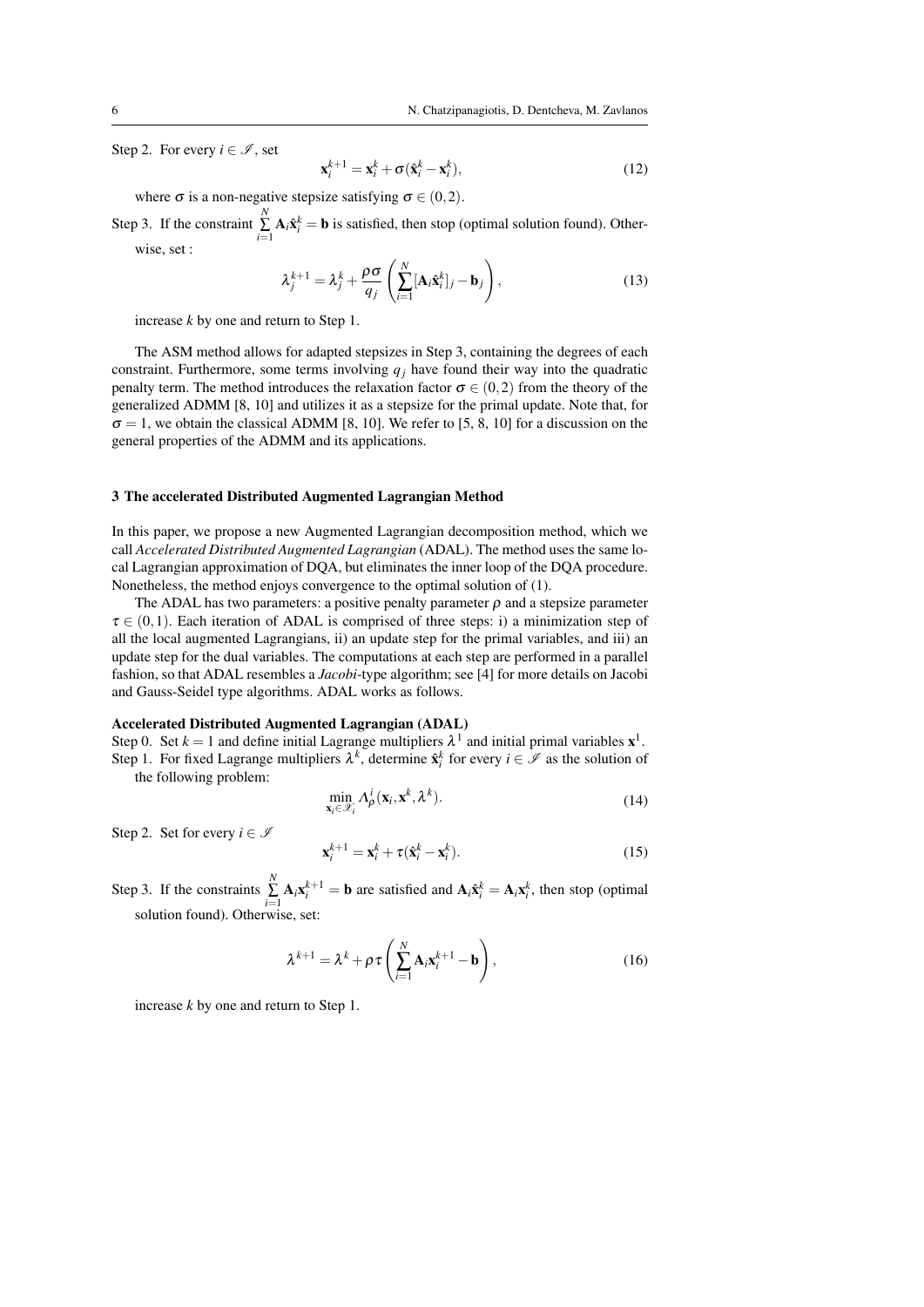After the local calculations (14) have been performed, the primal variables  $\mathbf{x}_i^k$  are updated in Step 2. In Section 4, we show that the method converges for a stepsize  $\tau \in (0, \frac{1}{q})$ .

A critical point for the convergence of our method is the choice of the  $x^{k+1}$  variables for performing the dual update (16), instead of the minimizers  $\hat{\mathbf{x}}^k$  of the local augmented Lagrangians (14). In the DQA method, the terms  $A\hat{x}^k$  are equal to  $A x^{k+1}$  in (10) due to the loop between Step 1 and Step 2 of DQA, which is eliminated in the ADAL algorithm. The dual update in the centralized augmented Lagrangian Method (5) directly uses the minimizers of the augmented Lagrangian. Similarly, the ADMM methods (and, consequently, ASM) [5, 7–10] use  $\hat{\mathbf{x}}^k$  as well.

In the rest of this section, we briefly discuss what information is needed to perform each step of ADAL at a given iteration *k*. Obviously, the primal update step (15) is local to each subproblem *i* and does not require any message exchanges to be performed, so we limit our discussion to steps 1 and 3. The particular information exchange patterns are relevant when problems need to be solved in the absence of a central processing unit that has access to and coordinates all the information generated by the problem. Such situations appear, for example, when solving optimization problems over networked systems, where every node of the network is a processing unit that can only access its own local information as well as information that is available from its one-hop neighbors.

According to (16), the update law for the dual variable of the *j*-th constraint is

$$
\lambda_j^{k+1} = \lambda_j^k + \rho \tau \left( \sum_{i=1}^N \left[ \mathbf{A}_i \mathbf{x}_i^{k+1} \right]_j - b_j \right).
$$

This implies that the udpate of  $\lambda_j$  needs only information from those *i* for which  $[A_i]_j \neq 0$ . Furthermore, recall that

$$
\Lambda_{\rho}^{i}(\mathbf{x}_{i}, \mathbf{x}^{k}, \lambda) = f_{i}(\mathbf{x}_{i}) + \langle \lambda, \mathbf{A}_{i} \mathbf{x}_{i} \rangle + \frac{\rho}{2} \|\mathbf{A}_{i} \mathbf{x}_{i} + \sum_{j \in \mathscr{I}}^{j \neq i} \mathbf{A}_{j} \mathbf{x}_{j}^{k} - \mathbf{b} \|^{2}.
$$

Since  $\langle \lambda, A_i x_i \rangle = \sum_{j=1}^m \lambda_j [A_i x_i]_j$ , we see that, in order to compute (14), each subproblem *i* needs access only to those  $\lambda_j$  for which  $[\mathbf{A}_i]_j \neq \mathbf{0}$ . Moreover, the penalty term of each  $\Lambda_\rho^i$ can be equivalently expressed as

$$
\|\mathbf{A}_i\mathbf{x}_i+\sum_{j\in\mathscr{I}}^{j\neq i}\mathbf{A}_j\mathbf{x}_j^k-\mathbf{b}\|^2=\sum_{l=1}^m\bigg(\big[\mathbf{A}_i\mathbf{x}_l\big]_l+\sum_{j\in\mathscr{I}}^{j\neq i}\big[\mathbf{A}_j\mathbf{x}_j^k\big]_l-b_l\bigg)^2.
$$

The above penalty term is involved only in the minimization computation (14). Hence, for those *l* such that  $[\mathbf{A}_i]_l = \mathbf{0}$ , the terms  $\sum_{j \in \mathcal{J}}^{j \neq i} [\mathbf{A}_j \mathbf{x}_j^k]_l - b_l$  are just constant terms in the minimization step, and can be excluded. This implies that subproblem *i* needs access only to the decisions  $[\mathbf{A}_j \mathbf{x}_j^k]_l$  from all subproblems  $j \neq i$  that are involved in the same constraints *l* as *i*.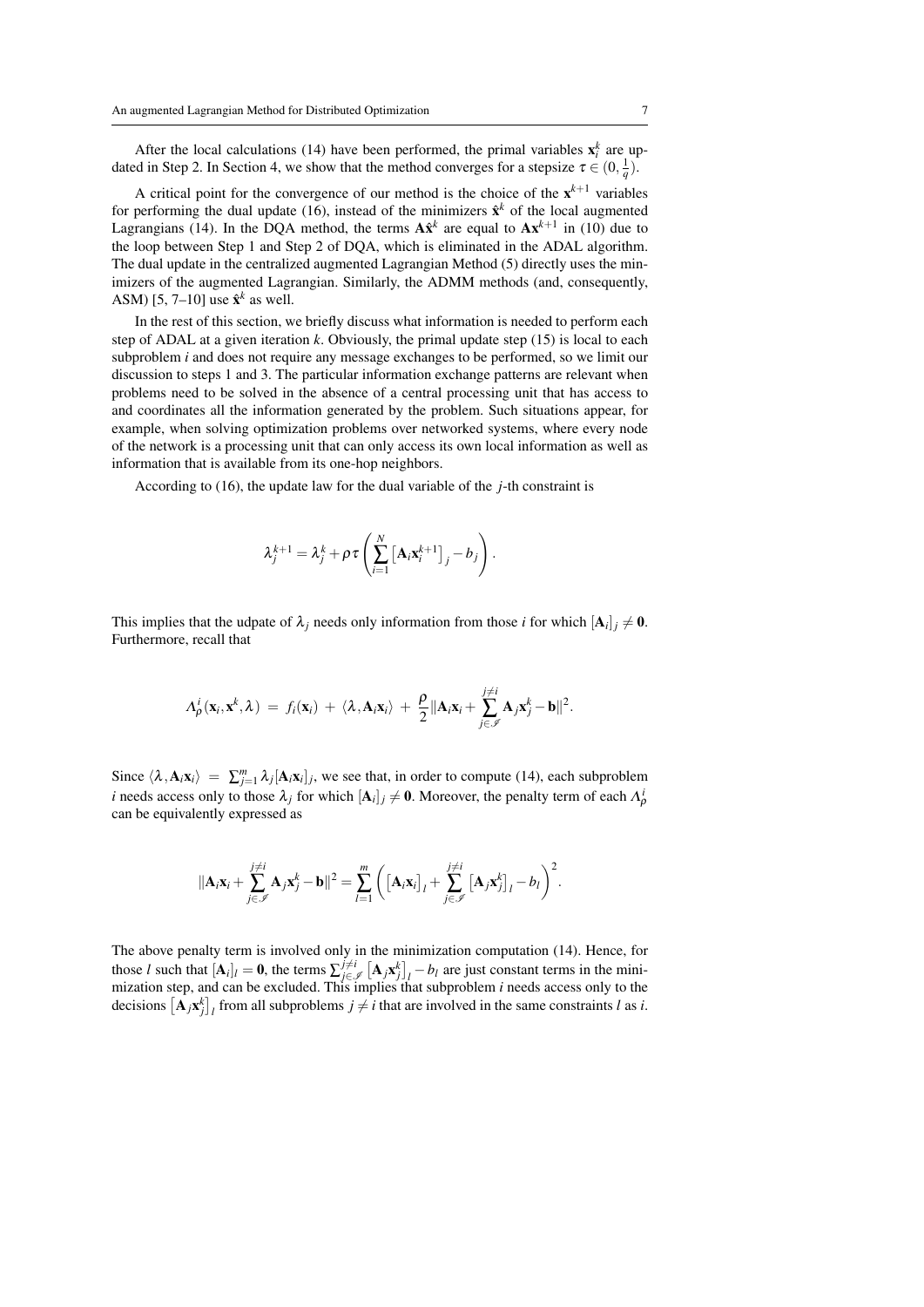## 4 Convergence.

In order to prove convergence of ADAL, we need the following two assumptions:

- (A1) The functions  $f_i: \mathbb{R}^{n_i} \to \mathbb{R}$ ,  $i \in \mathcal{I} = \{1, 2, ..., N\}$  are convex and  $\mathcal{X}_i \subseteq \mathbb{R}^{n_i}$ ,  $i = 1, ..., N$ are nonempty closed convex sets.
- (A2) The Lagrange function *L* has a saddle point  $(\mathbf{x}^*, \lambda^*) \in \mathbb{R}^n \times \mathbb{R}^m$ :

$$
L(\mathbf{x}^*,\lambda) \le L(\mathbf{x}^*,\lambda^*) \le L(\mathbf{x},\lambda^*) \quad \forall \mathbf{x} \in \mathcal{X}, \forall \lambda \in \mathbb{R}^m. \tag{17}
$$

(A3) All subproblems (14) are solvable at any iteration  $k \in \mathbb{N}$ .

Assumption (A2) implies that the point  $\mathbf{x}^*$  is a solution of problem (1), the point  $\lambda^*$  is a solution of (2) and the strong duality relation holds, i.e., the optimal values of both problems are equal.

Assumption (A3) is satisfied if for every  $i = 1, ..., N$ , either the set  $\mathcal{X}_i$  is compact, or the function  $f_i(\mathbf{x}_i) + \frac{\rho}{2} ||\mathbf{A}_i \mathbf{x}_i - \tilde{\mathbf{b}}||^2$  is inf-compact for any vector  $\tilde{\mathbf{b}}$ . The latter condition, means that the level sets of the function are compact sets, implying that set  $\{x \in \mathcal{X}_i : f_i(\mathbf{x}_i) +$  $\frac{\rho}{2} \|\mathbf{A}_i \mathbf{x}_i - \tilde{\mathbf{b}}\|^2 \le \alpha$  } is compact for any  $\alpha \in \mathbb{R}$ .

Define the *residual*  $\mathbf{r}(\mathbf{x}) \in \mathbb{R}^m$  as the vector containing the amount of all constraint violations with respect to primal variable **x**, i.e.  $\mathbf{r}(\mathbf{x}) = \sum_{i=1}^{N} \mathbf{A}_i \mathbf{x}_i - \mathbf{b}$ .

To avoid cluttering the notation, we will use the simplified notation  $\sum_i$  to denote summation over all  $i \in \mathcal{I}$ , i.e.  $\sum_i = \sum_{i=1}^N$ , unless explicitly noted otherwise. Also, we define the auxiliary variables:

$$
\hat{\lambda}^k = \lambda^k + \rho \mathbf{r}(\hat{\mathbf{x}}^k),\tag{18}
$$

available at iteration *k*. Note that this happens to be the dual update rule in the centralized augmented Lagrangian Method.

The basic idea of the proof is to introduce the Lyapunov (merit) function

$$
\phi(\mathbf{x}^k, \lambda^k) = \sum_{i=1}^N \rho ||\mathbf{A}_i(\mathbf{x}_i^k - \mathbf{x}_i^*)||^2 + \frac{1}{\rho} ||\lambda^k + \rho(1-\tau)\mathbf{r}(\mathbf{x}^k) - \lambda^*||^2.
$$
 (19)

We will show in Theorem 1 that this merit function is strictly decreasing during the execution of the ADAL algorithm (14)-(16), given that the stepsize  $\tau$  satisfies the condition  $0 < \tau <$ 1/*q*. Then, in Theorem 2 we argue that this strict decrease property implies convergence of the primal and dual variables to their respective optimal values.

We begin the proof by utilizing the first order optimality conditions of all the subproblems (14) in order to derive some necessary inequalities.

Lemma 1 *Assume (A1)–(A3). The following inequality holds:*

$$
\frac{1}{\rho}(\hat{\lambda}^k - \lambda^*)^\top (\lambda^k - \hat{\lambda}^k) \ge \rho \sum_i \left[ (\mathbf{A}_i \hat{\mathbf{x}}_i^k - \mathbf{A}_i \mathbf{x}_i^*)^\top \sum_{j \neq i} \mathbf{A}_j (\mathbf{x}_j^k - \hat{\mathbf{x}}_j^k) \right]
$$
(20)

where  $(x^*, \lambda^*)$  is a saddle point of the Lagrangian L and  $\lambda^k$ ,  $\hat{\lambda}^k$ ,  $\hat{x}^k_i$ , and  $x^k_j$  are calculated *at iteration k.*

*Proof* The first order optimality conditions for problem (14) imply the following inclusion for the minimizer  $\hat{\mathbf{x}}_i^k$ 

$$
0 \in \partial f_i(\hat{\mathbf{x}}_i^k) + \mathbf{A}_i^{\top} \lambda^k + \rho \mathbf{A}_i^{\top} \left( \mathbf{A}_i \hat{\mathbf{x}}_i^k + \sum_{j \neq i} \mathbf{A}_j \mathbf{x}_j^k - \mathbf{b} \right) + \mathcal{N}_{\mathcal{X}_i}(\hat{\mathbf{x}}_i^k)
$$
(21)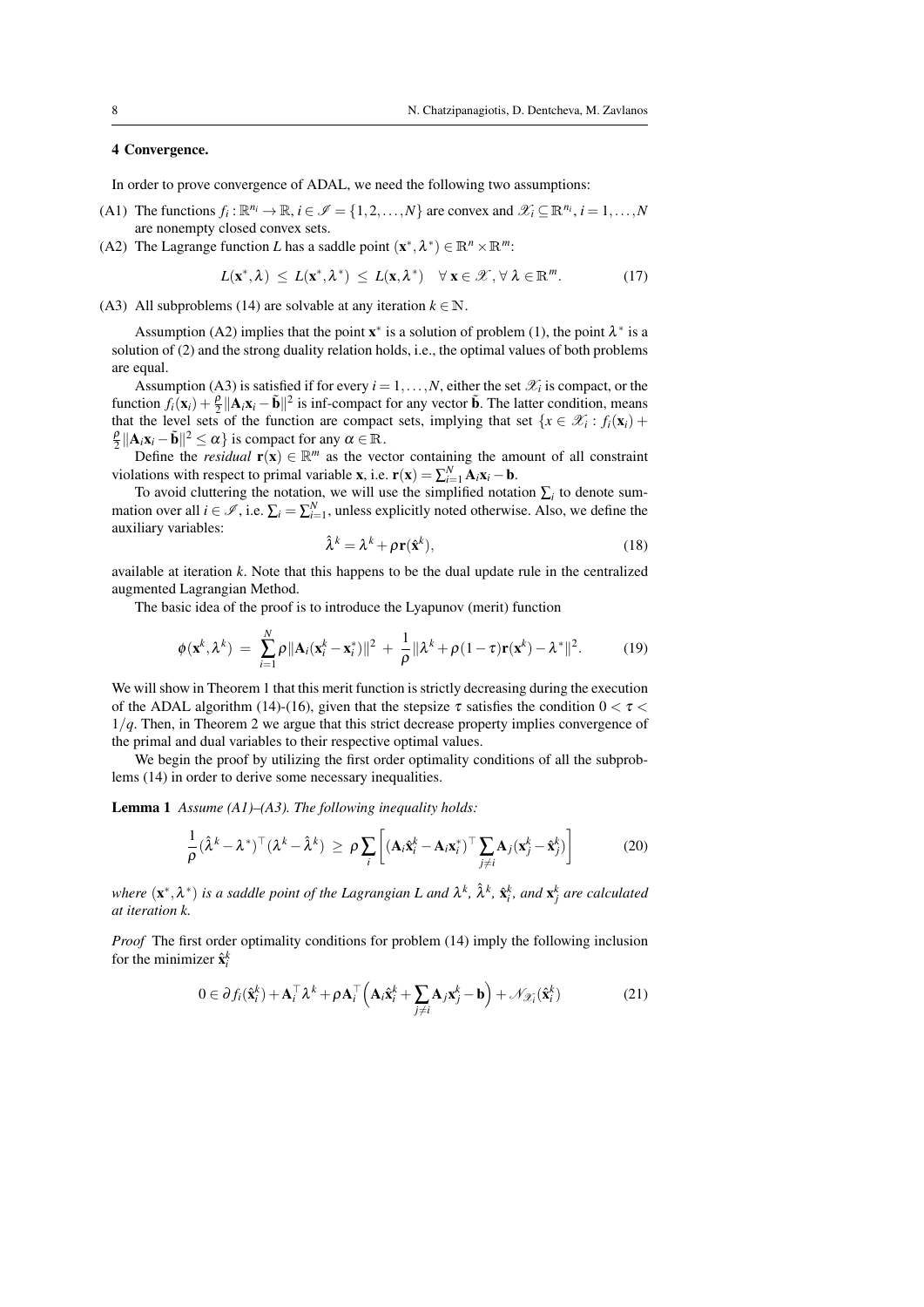We infer that subgradients  $s_i^k \in \partial f_i(\hat{x}_i^k)$  and normal elements  $z_i^k \in \mathcal{N}_{\mathcal{X}_i}(\hat{x}_i^k)$  exist such that we can express  $(21)$  as follows:

$$
0 = \mathbf{s}_i^k + \mathbf{A}_i^\top \lambda^k + \rho \mathbf{A}_i^\top \left( \mathbf{A}_i \hat{\mathbf{x}}_i^k + \sum_{j \neq i} \mathbf{A}_j \mathbf{x}_j^k - \mathbf{b} \right) + \mathbf{z}_i^k.
$$
 (22)

Taking inner product with  $\mathbf{x}_{i}^{*} - \hat{\mathbf{x}}_{i}^{k}$  on both sides of this equation and using the definition of a normal cone, we obtain

$$
\langle \mathbf{s}_i^k + \mathbf{A}_i^\top \boldsymbol{\lambda}^k + \rho \mathbf{A}_i^\top \Big( \mathbf{A}_i \hat{\mathbf{x}}_i^k + \sum_{j \neq i} \mathbf{A}_j \mathbf{x}_j^k - \mathbf{b} \Big), \mathbf{x}_i^* - \hat{\mathbf{x}}_i^k \rangle = \langle -\mathbf{z}_i^k, \mathbf{x}_i^* - \hat{\mathbf{x}}_i^k \rangle \ge 0. \tag{23}
$$

Using the variables  $\hat{\lambda}^k$  defined in (18), we substitute  $\lambda^k$  in (23) and obtain:

$$
0 \leq \langle \mathbf{s}_i^k + \mathbf{A}_i^\top \left[ \hat{\lambda}^k - \rho \left( \sum_j \mathbf{A}_j \hat{\mathbf{x}}_j^k - \mathbf{b} \right) + \rho \left( \mathbf{A}_i \hat{\mathbf{x}}_i^k + \sum_{j \neq i} \mathbf{A}_j \mathbf{x}_j^k - \mathbf{b} \right) \right], \mathbf{x}_i^* - \hat{\mathbf{x}}_i^k)
$$
  
= 
$$
\langle \mathbf{s}_i^k + \mathbf{A}_i^\top \left[ \hat{\lambda}^k + \rho \left( \sum_{j \neq i} \mathbf{A}_j \mathbf{x}_j^k - \sum_{j \neq i} \mathbf{A}_j \hat{\mathbf{x}}_j^k \right) \right], \mathbf{x}_i^* - \hat{\mathbf{x}}_i^k \rangle
$$
 (24)

The assumptions (A1) and (A2) entail that the following optimality conditions are satisfied at the point  $(\mathbf{x}^*, \lambda^*)$ :

$$
0 \in \partial f_i(\mathbf{x}_i^*) + \mathbf{A}_i^\top \lambda^* + \mathcal{N}_{\mathcal{X}_i}(\mathbf{x}_i^*) \quad \text{for all } i = 1, \dots, N. \tag{25}
$$

Inclusion (25) implies that subgradients  $s_i^* \in \partial f_i(x_i^*)$  and normal vectors  $z_i^* \in \mathcal{N}_{\mathcal{X}_i}(x_i^*)$  exist, such that we can express  $(25)$  as:

$$
0 = \mathbf{s}_i^* + \mathbf{A}_i^{\top} \lambda^* + \mathbf{z}_i^*
$$

Taking inner product with  $\hat{\mathbf{x}}_i^k - \mathbf{x}_i^*$  on both sides of this equation and using the definition of a normal cone, we infer

$$
\langle \mathbf{s}_i^* + \mathbf{A}_i^\top \lambda^*, \hat{\mathbf{x}}_i^k - \mathbf{x}_i^* \rangle \ge 0, \quad \text{for all } i = 1, \dots, N. \tag{26}
$$

Combining (24) and (26), we obtain the following inequalities for all  $i = 1, \ldots, N$ :

$$
(\hat{\mathbf{x}}_i^k - \mathbf{x}_i^*)^\top \left( \mathbf{s}_i^* - \mathbf{s}_i^k + \mathbf{A}_i^\top (\lambda^* - \hat{\lambda}^k) - \rho \mathbf{A}_i^\top \left[ \sum_{j \neq i} \mathbf{A}_j \mathbf{x}_j^k - \sum_{j \neq i} \mathbf{A}_j \hat{\mathbf{x}}_j^k \right] \right) \geq 0. \tag{27}
$$

Using the monotonicity of the subdifferential mapping, we take out the terms involving the subgradients  $(\hat{\mathbf{x}}_i^k - \mathbf{x}_i^*)^\top (\mathbf{s}_i^* - \mathbf{s}_i^k) \le 0$  and arrive at:

$$
(\hat{\mathbf{x}}_i^k - \mathbf{x}_i^*)^\top \Big[ \mathbf{A}_i^\top (\lambda^* - \hat{\lambda}^k) - \rho \mathbf{A}_i^\top \big( \sum_{j \neq i} \mathbf{A}_j \mathbf{x}_j^k - \sum_{j \neq i} \mathbf{A}_j \hat{\mathbf{x}}_j^k \big) \Big] \geq 0 \quad \forall i = 1, ..., N. \tag{28}
$$

Adding the inequalities for all  $i = 1, \ldots, N$  and rearranging terms, we get:

$$
(\lambda^* - \hat{\lambda}^k)^{\top} \Big[ \sum_i \mathbf{A}_i (\hat{\mathbf{x}}_i^k - \mathbf{x}_i^*) \Big] \ge \rho \sum_i \Big[ (\mathbf{A}_i \hat{\mathbf{x}}_i^k - \mathbf{A}_i \mathbf{x}_i^*)^{\top} \sum_{j \neq i} (\mathbf{A}_j \mathbf{x}_j^k - \mathbf{A}_j \hat{\mathbf{x}}_j^k) \Big] \tag{29}
$$

Substituting  $\sum_{i=1}^{N} \mathbf{A}_i \mathbf{x}_i^* = \mathbf{b}$  and  $\sum_{i=1}^{N} \mathbf{A}_i \hat{\mathbf{x}}_i^k - \mathbf{b} = \frac{1}{\rho} (\hat{\lambda}^k - \lambda^k)$  in (29), we conclude that

$$
\frac{1}{\rho}(\hat{\lambda}^k - \lambda^*)^\top (\lambda^k - \hat{\lambda}^k) \ge \rho \sum_i \left[ (\mathbf{A}_i \hat{\mathbf{x}}_i^k - \mathbf{A}_i \mathbf{x}_i^*)^\top \sum_{j \ne i} (\mathbf{A}_j \mathbf{x}_j^k - \mathbf{A}_j \hat{\mathbf{x}}_j^k) \right]
$$
  
as required.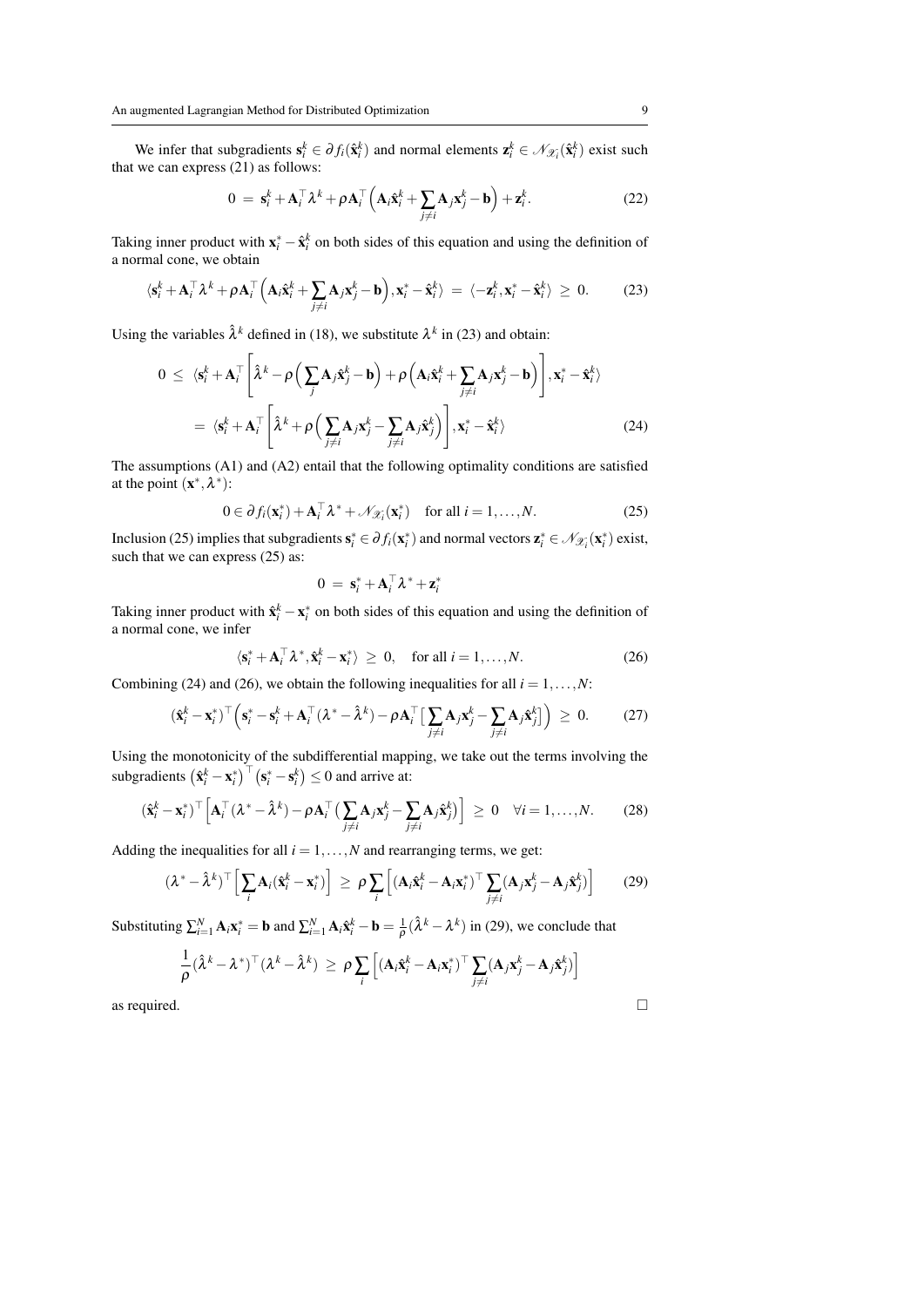In the following two lemmata, we exploit the result from Lemma 1 and perform some necessary manipulations that will allow us to prove the strict decrease property of the Lyapunov (merit) function in Theorem 1 later on.

Lemma 2 *Under assumptions (A1)–(A3), the following estimate holds:*

$$
\rho \sum_{i} \left[ (\mathbf{A}_{i} \mathbf{x}_{i}^{k} - \mathbf{A}_{i} \mathbf{x}_{i}^{*})^{\top} (\mathbf{A}_{i} \mathbf{x}_{i}^{k} - \mathbf{A}_{i} \hat{\mathbf{x}}_{i}^{k}) \right] + \frac{1}{\rho} (\lambda^{k} - \lambda^{*})^{\top} (\lambda^{k} - \hat{\lambda}^{k})
$$
\n
$$
\geq \sum_{i} \rho \|\mathbf{A}_{i} (\mathbf{x}_{i}^{k} - \hat{\mathbf{x}}_{i}^{k}) \|^{2} + \frac{1}{\rho} \|\hat{\lambda}^{k} - \lambda^{k} \|^{2} + (\hat{\lambda}^{k} - \lambda^{k})^{\top} [\mathbf{r} (\mathbf{x}^{k}) - \mathbf{r} (\hat{\mathbf{x}}^{k})].
$$
\n(30)

*Proof* Consider the result of Lemma 1 and add the term  $\rho \sum_i \left[ (\mathbf{A}_i \hat{\mathbf{x}}_i^k - \mathbf{A}_i \mathbf{x}_i^*)^\top (\mathbf{A}_i \mathbf{x}_i^k - \mathbf{A}_i \hat{\mathbf{x}}_i^k) \right]$ to both sides of inequality (20), which gives us

$$
\rho \sum_{i} \Big[ (\mathbf{A}_{i} \hat{\mathbf{x}}_{i}^{k} - \mathbf{A}_{i} \mathbf{x}_{i}^{*})^{\top} (\mathbf{A}_{i} \mathbf{x}_{i}^{k} - \mathbf{A}_{i} \hat{\mathbf{x}}_{i}^{k}) \Big] + \frac{1}{\rho} (\hat{\lambda}^{k} - \lambda^{*})^{\top} (\lambda^{k} - \hat{\lambda}^{k})
$$
\n
$$
\geq \rho \sum_{i} \Big[ (\mathbf{A}_{i} \hat{\mathbf{x}}_{i}^{k} - \mathbf{A}_{i} \mathbf{x}_{i}^{*})^{\top} (\mathbf{A}_{i} \mathbf{x}_{i}^{k} - \mathbf{A}_{i} \hat{\mathbf{x}}_{i}^{k}) \Big] + \rho \sum_{i} \Big[ (\mathbf{A}_{i} \hat{\mathbf{x}}_{i}^{k} - \mathbf{A}_{i} \mathbf{x}_{i}^{*})^{\top} \sum_{j \neq i} (\mathbf{A}_{j} \mathbf{x}_{j}^{k} - \mathbf{A}_{j} \hat{\mathbf{x}}_{j}^{k}) \Big].
$$

Grouping the terms at the right-hand side of the inequality by their common factor, we transform the estimate as follows:

$$
\rho \sum_{i} \left[ (\mathbf{A}_{i} \hat{\mathbf{x}}_{i}^{k} - \mathbf{A}_{i} \mathbf{x}_{i}^{*})^{\top} (\mathbf{A}_{i} \mathbf{x}_{i}^{k} - \mathbf{A}_{i} \hat{\mathbf{x}}_{i}^{k}) \right] + \frac{1}{\rho} (\hat{\lambda}^{k} - \lambda^{*})^{\top} (\lambda^{k} - \hat{\lambda}^{k})
$$
\n
$$
\geq \rho \sum_{i} \left[ (\mathbf{A}_{i} \hat{\mathbf{x}}_{i}^{k} - \mathbf{A}_{i} \mathbf{x}_{i}^{*})^{\top} \sum_{j} (\mathbf{A}_{j} \mathbf{x}_{j}^{k} - \mathbf{A}_{j} \hat{\mathbf{x}}_{j}^{k}) \right]
$$
\n(31)

Recall that  $\sum_j \mathbf{A}_j(\mathbf{x}_j^k - \hat{\mathbf{x}}_j^k) = \mathbf{r}(\mathbf{x}^k) - \mathbf{r}(\hat{\mathbf{x}}^k)$ , which means that this term is a constant factor with respect to the summation over *i* in the right hand side of (31). Moreover,  $\sum_i A_i x_i^* = \mathbf{b}$ . Substituting these terms at the right-hand side of (31), yields

$$
\rho \sum_{i} \left[ (\mathbf{A}_{i} \hat{\mathbf{x}}_{i}^{k} - \mathbf{A}_{i} \mathbf{x}_{i}^{*})^{\top} (\mathbf{A}_{i} \mathbf{x}_{i}^{k} - \mathbf{A}_{i} \hat{\mathbf{x}}_{i}^{k}) \right] + \frac{1}{\rho} (\hat{\lambda}^{k} - \lambda^{*})^{\top} (\lambda^{k} - \hat{\lambda}^{k})
$$
\n
$$
\geq \rho \left[ \sum_{i} (\mathbf{A}_{i} \hat{\mathbf{x}}_{i}^{k} - \mathbf{A}_{i} \mathbf{x}_{i}^{*}) \right]^{\top} \left[ \mathbf{r}(\mathbf{x}^{k}) - \mathbf{r}(\hat{\mathbf{x}}^{k}) \right]
$$
\n
$$
= \rho \left[ (\sum_{i} \mathbf{A}_{i} \hat{\mathbf{x}}_{i}^{k} - \mathbf{b})^{\top} \left[ \mathbf{r}(\mathbf{x}^{k}) - \mathbf{r}(\hat{\mathbf{x}}^{k}) \right] \right] = (\hat{\lambda}^{k} - \lambda^{k})^{\top} \left[ \mathbf{r}(\mathbf{x}^{k}) - \mathbf{r}(\hat{\mathbf{x}}^{k}) \right]
$$
\n(32)

Next, we represent

$$
(\mathbf{A}_i \hat{\mathbf{x}}_i^k - \mathbf{A}_i \mathbf{x}_i^*) = (\mathbf{A}_i \mathbf{x}_i^k - \mathbf{A}_i \mathbf{x}_i^*) + (\mathbf{A}_i \hat{\mathbf{x}}_i^k - \mathbf{A}_i \mathbf{x}_i^k)
$$
  
and  $\hat{\lambda}^k - \lambda^* = (\lambda^k - \lambda^*) + (\hat{\lambda}^k - \lambda^k),$ 

in the left-hand side of (32). We obtain

$$
\rho \sum_{i} \left[ (\mathbf{A}_{i} \mathbf{x}_{i}^{k} - \mathbf{A}_{i} \mathbf{x}_{i}^{*})^{\top} (\mathbf{A}_{i} \mathbf{x}_{i}^{k} - \mathbf{A}_{i} \hat{\mathbf{x}}_{i}^{k}) \right] + \frac{1}{\rho} (\lambda^{k} - \lambda^{*})^{\top} (\lambda^{k} - \hat{\lambda}^{k})
$$
  
\n
$$
\geq \rho \sum_{i} ||\mathbf{A}_{i} (\mathbf{x}_{i}^{k} - \hat{\mathbf{x}}_{i}^{k})||^{2} + \frac{1}{\rho} ||\hat{\lambda}^{k} - \lambda^{k}||^{2} + (\hat{\lambda}^{k} - \lambda^{k})^{\top} [\mathbf{r}(\mathbf{x}^{k}) - \mathbf{r}(\hat{\mathbf{x}}^{k})],
$$

which completes the proof.  $\Box$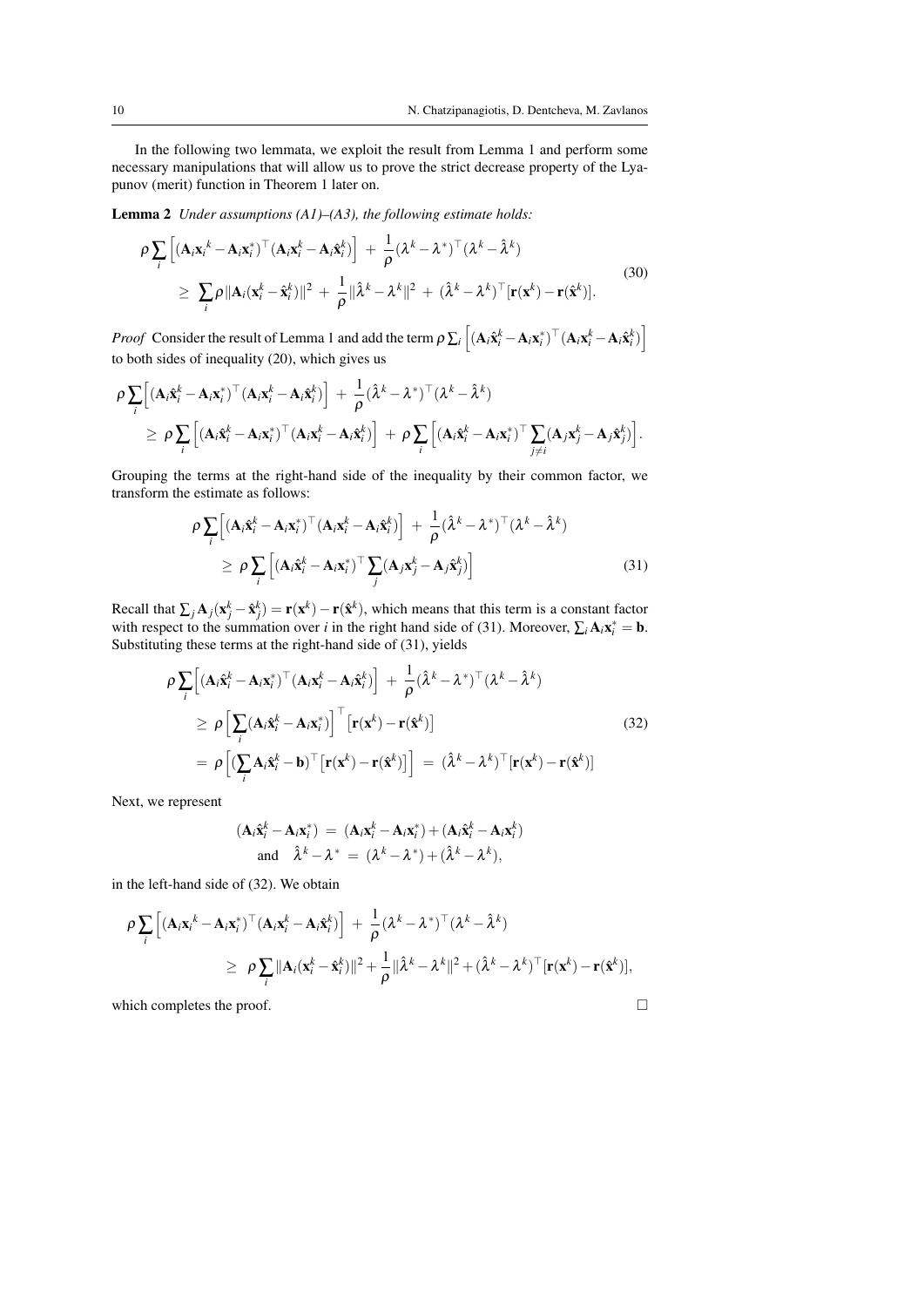In the next lemma, we obtain a modified version of (30) whose right-hand side is nonnegative. This result is utilized in Theorem 1 to show that the Lyapunov (merit) function (19) is strictly decreasing. We shall use the following "pseudo-dual" variable

$$
\bar{\lambda}^k = \lambda^k + \rho (1 - \tau) \mathbf{r}(\mathbf{x}^k).
$$
 (33)

Lemma 3 *Under the assumptions (A1)–(A3), the following estimate holds*

$$
\rho \sum_{i} \left[ (\mathbf{A}_{i} \mathbf{x}_{i}^{k} - \mathbf{A}_{i} \mathbf{x}_{i}^{*})^{\top} (\mathbf{A}_{i} \mathbf{x}_{i}^{k} - \mathbf{A}_{i} \hat{\mathbf{x}}_{i}^{k}) \right] + \frac{1}{\rho} (\bar{\lambda}^{k} - \lambda^{*})^{\top} (\lambda^{k} - \hat{\lambda}^{k})
$$
  
\n
$$
\geq \frac{\rho}{2} \sum_{i} ||\mathbf{A}_{i} (\mathbf{x}_{i}^{k} - \hat{\mathbf{x}}_{i}^{k})||^{2} + (\frac{\tau}{\rho} - \frac{\tau^{2} q}{2\rho}) ||\lambda^{k} - \hat{\lambda}^{k}||^{2}, \quad (34)
$$

where  $\bar{\lambda}^k$  are defined in (33).

*Proof* Adding  $\frac{1}{\rho} [\rho(1-\tau)\mathbf{r}(\mathbf{x}^k)]^\top (\lambda^k - \hat{\lambda}^k) = -(1-\tau)\rho \mathbf{r}(\mathbf{x}^k)^\top \mathbf{r}(\hat{\mathbf{x}}^k)$  to both sides of inequality (30) we get:

$$
\rho \sum_{i} \left[ (\mathbf{A}_{i} \mathbf{x}_{i}^{k} - \mathbf{A}_{i} \mathbf{x}_{i}^{*})^{\top} (\mathbf{A}_{i} \mathbf{x}_{i}^{k} - \mathbf{A}_{i} \hat{\mathbf{x}}_{i}^{k}) \right] + \frac{1}{\rho} (\bar{\lambda}^{k} - \lambda^{*})^{\top} (\lambda^{k} - \hat{\lambda}^{k})
$$
\n
$$
\geq \rho \sum_{i} ||\mathbf{A}_{i} (\mathbf{x}_{i}^{k} - \hat{\mathbf{x}}^{k})||^{2} + \frac{1}{\rho} ||\hat{\lambda}^{k} - \lambda^{k}||^{2} + (\hat{\lambda}^{k} - \lambda^{k})^{\top} [\mathbf{r}(\mathbf{x}^{k}) - \mathbf{r}(\hat{\mathbf{x}}^{k})]
$$
\n
$$
- (1 - \tau) \rho \mathbf{r}(\mathbf{x}^{k})^{\top} \mathbf{r}(\hat{\mathbf{x}}^{k}).
$$
\n(35)

Consider the term  $(\hat{\lambda}^k - \lambda^k)^\top [\mathbf{r}(\mathbf{x}^k) - \mathbf{r}(\hat{\mathbf{x}}^k)] - (1 - \tau) \rho \mathbf{r}(\mathbf{x}^k)^\top \mathbf{r}(\hat{\mathbf{x}}^k)$  at the right hand side of (35). We manipulate it to yield:

$$
(\hat{\lambda}^k - \lambda^k)^{\top} [\mathbf{r}(\mathbf{x}^k) - \mathbf{r}(\hat{\mathbf{x}}^k)] - (1 - \tau) \rho \mathbf{r}(\mathbf{x}^k)^{\top} \mathbf{r}(\hat{\mathbf{x}}^k) =
$$
\n
$$
= \rho \mathbf{r}(\hat{\mathbf{x}}^k) [\mathbf{r}(\mathbf{x}^k) - \mathbf{r}(\hat{\mathbf{x}}^k)] - (1 - \tau) \rho \mathbf{r}(\mathbf{x}^k)^{\top} \mathbf{r}(\hat{\mathbf{x}}^k)
$$
\n
$$
= \rho \mathbf{r}(\hat{\mathbf{x}}^k)^{\top} [\mathbf{r}(\mathbf{x}^k) - \mathbf{r}(\hat{\mathbf{x}}^k)] - (1 - \tau) \rho [\mathbf{r}(\mathbf{x}^k) - \mathbf{r}(\hat{\mathbf{x}}^k) + \mathbf{r}(\hat{\mathbf{x}}^k)]^{\top} \mathbf{r}(\hat{\mathbf{x}}^k)
$$
\n
$$
= \tau \rho \mathbf{r}(\hat{\mathbf{x}}^k)^{\top} [\mathbf{r}(\mathbf{x}^k) - \mathbf{r}(\hat{\mathbf{x}}^k)] - (1 - \tau) \rho ||\mathbf{r}(\hat{\mathbf{x}}^k)||^2
$$
\n
$$
= \tau (\hat{\lambda}^k - \lambda^k)^{\top} \sum_{i} \mathbf{A}_i (\mathbf{x}^k_i - \hat{\mathbf{x}}^k_i) - (1 - \tau) \frac{1}{\rho} ||\hat{\lambda}^k - \lambda^k||^2.
$$
\n(36)

Substituting back in (35), we obtain:

$$
\rho \sum_{i} \left[ (\mathbf{A}_{i} \mathbf{x}_{i}^{k} - \mathbf{A}_{i} \mathbf{x}_{i}^{*})^{\top} (\mathbf{A}_{i} \mathbf{x}_{i}^{k} - \mathbf{A}_{i} \hat{\mathbf{x}}_{i}^{k}) \right] + \frac{1}{\rho} (\bar{\lambda}^{k} - \lambda^{*})^{\top} (\lambda^{k} - \hat{\lambda}^{k})
$$
\n
$$
\geq \rho \sum_{i} ||\mathbf{A}_{i} (\mathbf{x}_{i}^{k} - \hat{\mathbf{x}}_{i}^{k})||^{2} + \frac{\tau}{\rho} ||\hat{\lambda}^{k} - \lambda^{k}||^{2} + \tau \sum_{i} (\hat{\lambda}^{k} - \lambda^{k})^{\top} \mathbf{A}_{i} (\mathbf{x}_{i}^{k} - \hat{\mathbf{x}}_{i}^{k}). \tag{37}
$$

Each of the terms  $\tau(\hat{\lambda}^k - \lambda^k)^{\top} A_i(x_i^k - \hat{x}_i^k)$  on the right hand side of (37) can be bounded below by considering

$$
\tau(\hat{\lambda}^k - \lambda^k)^{\top} (\mathbf{A}_i \mathbf{x}_i^k - \mathbf{A}_i \hat{\mathbf{x}}_i^k) = \tau \sum_{j=1}^m (\hat{\lambda}_j^k - \lambda_j^k)^{\top} [\mathbf{A}_i (\mathbf{x}_i^k - \hat{\mathbf{x}}_i^k)]_j
$$
  

$$
\geq -\frac{1}{2} \sum_{j=1}^m \left( \rho \left[ \mathbf{A}_i (\mathbf{x}_i^k - \hat{\mathbf{x}}_i^k) \right]_j^2 + \frac{\tau^2}{\rho} (\hat{\lambda}_j^k - \lambda_j^k)^2 \right),
$$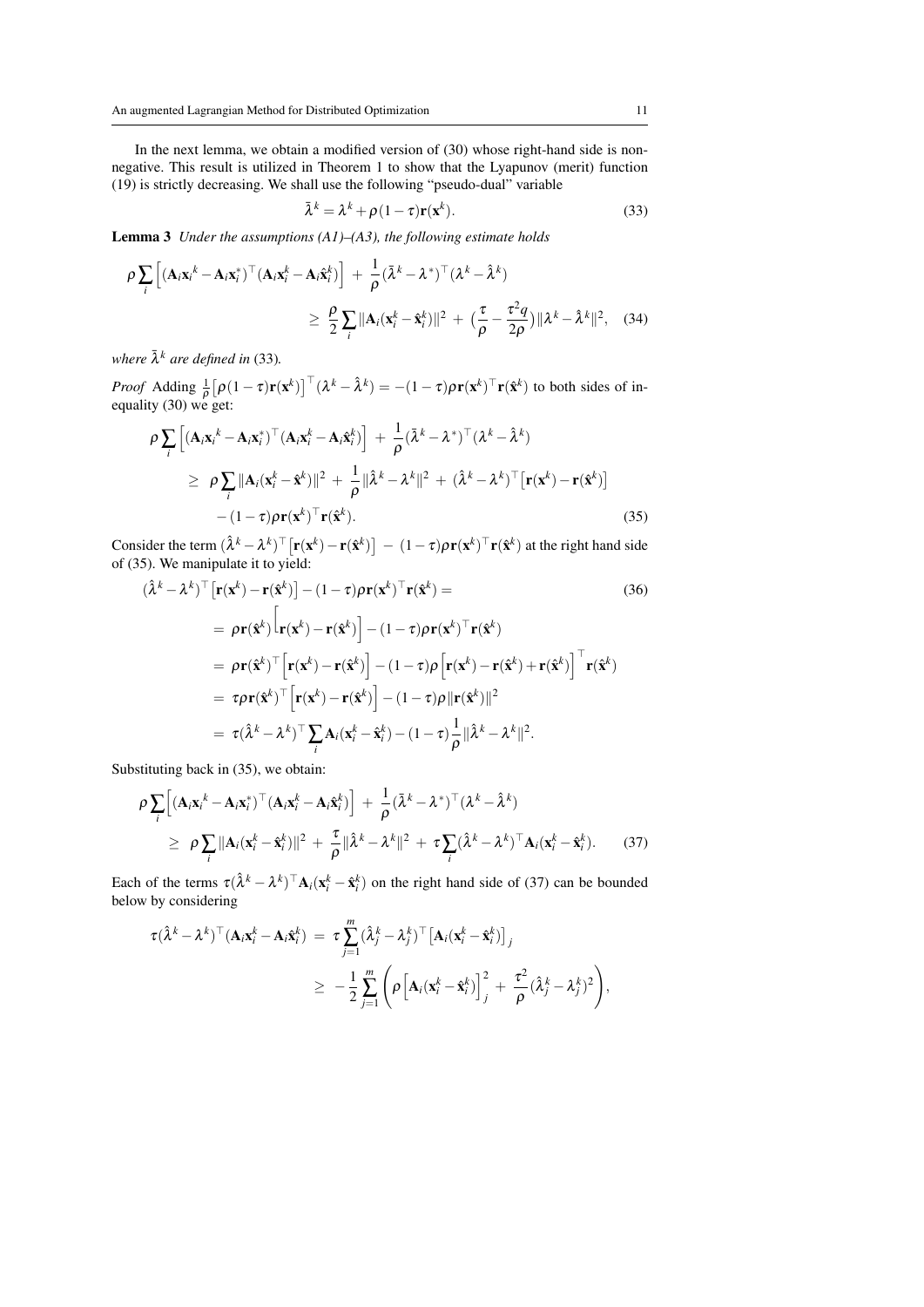where  $[\cdot]_j$  denotes the *j*-th row of a matrix, and  $\lambda_j$  indicates the Lagrange multiplier of the *j*-th constraint. Note, however, that some of the rows of  $A_i$  might be zero. If  $[A_i]_j = 0$ , then it follows that  $(\hat{\lambda}_j^k - \lambda_j^k)^\top \left[{\bf A}_i ({\bf x}_i^k - \hat{\bf x}_i^k)\right]_j = 0.$  Hence, denoting the set of nonzero rows of  ${\bf A}_i$ as  $\mathcal{Q}_i$ , i.e.,  $\mathcal{Q}_i = \{j = 1, ..., m : [\mathbf{A}_i]_j \neq \mathbf{0}\}$ , we can obtain a tighter lower bound for each  $\tau(\hat{\lambda}^k - \lambda^k)^\top \mathbf{A}_i (\mathbf{x}_i^k - \hat{\mathbf{x}}_i^k)$  as

$$
\tau(\hat{\lambda}^k - \lambda^k)^\top (\mathbf{A}_i \mathbf{x}_i^k - \mathbf{A}_i \hat{\mathbf{x}}_i^k) \geq -\frac{1}{2} \sum_{j \in \mathcal{Q}_i} \left( \rho \left[ \mathbf{A}_i (\mathbf{x}_i^k - \hat{\mathbf{x}}_i^k) \right]_j^2 + \frac{\tau^2}{\rho} (\hat{\lambda}_j^k - \lambda_j^k)^2 \right). \tag{38}
$$

Now, recall from (6) that *q* denotes the maximum number of non-zero blocks  $[A_i]_j$  over all *j* (in other words, *q* is the maximum number of locations *i* that are involved in the constraint *j*). Then, summing inequality (38) over all *i*, we observe that each quantity  $(\hat{\lambda}_j^k - \lambda_j^k)^2$  is included in the summation at most *q* times.

This observation leads us to the bound

$$
\tau \sum_i (\hat{\lambda}^k - \lambda^k)^{\top} \mathbf{A}_i (\mathbf{x}_i^k - \hat{\mathbf{x}}_i^k) \geq -\frac{1}{2} \Big( \sum_i \rho \|\mathbf{A}_i (\mathbf{x}_i^k - \hat{\mathbf{x}}_i^k)\|^2 + \frac{\tau^2 q}{\rho} \|\hat{\lambda}^k - \lambda^k\|^2 \Big). \tag{39}
$$

Finally, we substitute (39) into (37) to get

$$
\rho \sum_{i} \left[ (\mathbf{A}_{i} \mathbf{x}_{i}^{k} - \mathbf{A}_{i} \mathbf{x}_{i}^{*})^{\top} (\mathbf{A}_{i} \mathbf{x}_{i}^{k} - \mathbf{A}_{i} \hat{\mathbf{x}}_{i}^{k}) \right] + \frac{1}{\rho} (\bar{\lambda}^{k} - \lambda^{*})^{\top} (\lambda^{k} - \hat{\lambda}^{k})
$$
\n
$$
\geq \sum_{i} \frac{\rho}{2} ||\mathbf{A}_{i} (\mathbf{x}_{i}^{k} - \hat{\mathbf{x}}_{i}^{k})||^{2} + \left(\frac{\tau}{\rho} - \frac{\tau^{2} q}{2\rho}\right) ||\lambda^{k} - \hat{\lambda}^{k}||^{2}, \quad (40)
$$

which completes the proof.  $\Box$ 

We are ready to prove the key result pertaining to the convergence of our method. We shall show that the function  $\phi$  defined in (19) is a Lyapunov function for ADAL.

Theorem 1 *Assume (A1)–(A3). If the ADAL method uses stepsize* τ *satisfying*

$$
0<\tau<\frac{1}{q},
$$

then, the sequence  $\{\phi(\mathbf{x}^k,\lambda^k)\}$ , with  $\phi(\mathbf{x}^k,\lambda^k)$  defined in (19), is strictly decreasing.

*Proof* We show that the dual update step (16) in the ADAL method results in the following update rule for the variables  $\bar{\lambda}^k$ , which are defined in (33):

$$
\bar{\lambda}^{k+1} = \bar{\lambda}^k + \tau \rho \mathbf{r}(\hat{\mathbf{x}}^k)
$$
\n(41)

Indeed,

$$
\lambda^{k+1} = \lambda^k + \tau \rho \mathbf{r}(\mathbf{x}^{k+1})
$$
  
\n
$$
= \lambda^k + \tau \rho \left[ (1 - \tau) \mathbf{r}(\mathbf{x}^k) + \tau \mathbf{r}(\hat{\mathbf{x}}^k) \right]
$$
  
\n
$$
= \lambda^k + \tau \left[ -(1 - \tau) \rho \left( \mathbf{r}(\hat{\mathbf{x}}^k) - \mathbf{r}(\mathbf{x}^k) \right) + \rho \mathbf{r}(\hat{\mathbf{x}}^k) \right]
$$
  
\n
$$
= \lambda^k - (1 - \tau) \rho \tau \left( \mathbf{r}(\hat{\mathbf{x}}^k) - \mathbf{r}(\mathbf{x}^k) \right) + \tau \rho \mathbf{r}(\hat{\mathbf{x}}^k)
$$
(42)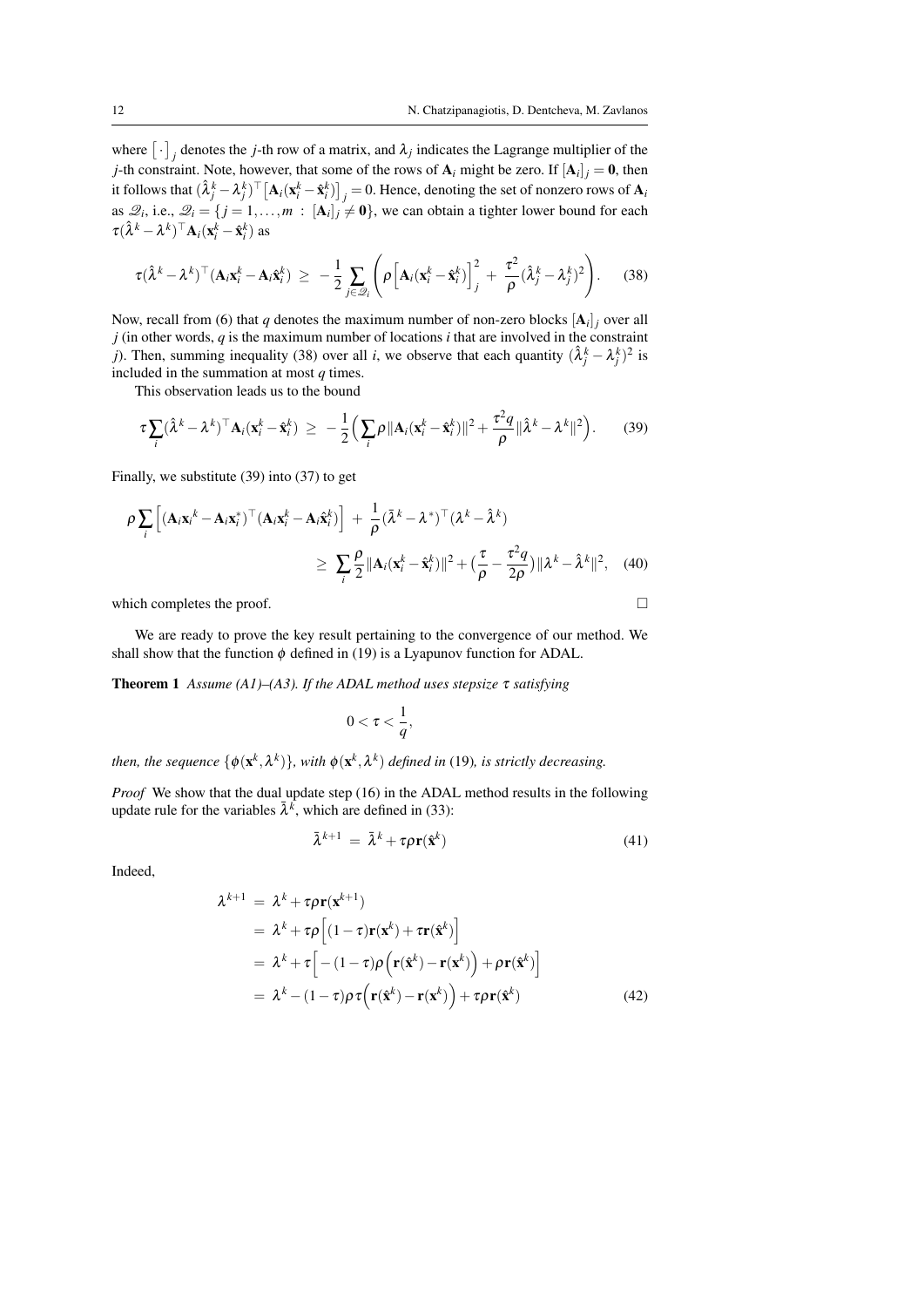Adding  $(1 - \tau)\rho r(x^k)$  to both sides of (42) and rearranging terms, we obtain

$$
\lambda^{k+1} + (1-\tau)\rho \Big[ \mathbf{r}(\mathbf{x}^k) + \tau \Big( \mathbf{r}(\hat{\mathbf{x}}^k) - \mathbf{r}(\mathbf{x}^k) \Big) \Big] = \lambda^k + (1-\tau)\rho \mathbf{r}(\mathbf{x}^k) + \tau \rho \mathbf{r}(\hat{\mathbf{x}}^k).
$$

This is equivalent to

$$
\lambda^{k+1} + (1 - \tau)\rho \mathbf{r}(\mathbf{x}^{k+1}) = \lambda^k + (1 - \tau)\rho \mathbf{r}(\mathbf{x}^k) + \tau \rho \mathbf{r}(\hat{\mathbf{x}}^k),
$$

which is the update rule  $(41)$ .

We define the progress at each iteration *k* of the ADAL method as

$$
\theta_k(\tau) = \phi(\mathbf{x}^k, \lambda^k) - \phi(\mathbf{x}^{k+1}, \lambda^{k+1}).
$$

We substitute  $\bar{\lambda}^k$  in the formula for calculating the function  $\phi$  and use relation (41). The progress  $\theta_k(\tau)$  can be evaluated as follows:

$$
\theta_k(\tau) = \sum_{i=1}^N \rho \|\mathbf{A}_i(\mathbf{x}_i^k - \mathbf{x}_i^*)\|^2 + \frac{1}{\rho} \|\bar{\lambda}^k - \lambda^*\|^2 - \sum_{i=1}^N \rho \|\mathbf{A}_i(\mathbf{x}_i^{k+1} - \mathbf{x}_i^*)\|^2 - \frac{1}{\rho} \|\bar{\lambda}^{k+1} - \lambda^*\|^2
$$
  
\n
$$
= \sum_{i=1}^N \rho \|\mathbf{A}_i(\mathbf{x}_i^k - \mathbf{x}_i^*)\|^2 + \frac{1}{\rho} \|\bar{\lambda}^k - \lambda^*\|^2
$$
  
\n
$$
- \sum_{i=1}^N \rho \|\mathbf{A}_i(\mathbf{x}_i^k - \mathbf{x}_i^*) + \tau \mathbf{A}_i(\hat{\mathbf{x}}_i^k - \mathbf{x}_i^k)\|^2 - \frac{1}{\rho} \|\bar{\lambda}^k - \lambda^* + \tau \rho \mathbf{r}(\hat{\mathbf{x}}^k)\|^2
$$
  
\n
$$
= 2\tau \left[ \rho \sum_i \left[ (\mathbf{A}_i \mathbf{x}_i^k - \mathbf{A}_i \mathbf{x}_i^*)^\top (\mathbf{A}_i \mathbf{x}_i^k - \mathbf{A}_i \hat{\mathbf{x}}_i^k) \right] + \frac{1}{\rho} (\bar{\lambda}^k - \lambda^*)^\top (\lambda^k - \hat{\lambda}^k) \right]
$$
  
\n
$$
- \tau^2 \left[ \sum_i \rho \|\mathbf{A}_i(\hat{\mathbf{x}}_i^k - \mathbf{x}_i^k)\|^2 + \frac{1}{\rho} \|\hat{\lambda}^k - \lambda^k\|^2 \right].
$$
 (43)

We use Lemma 3 to substitute the positive term in (43) by its lower bound and obtain that the progress at each iteration is estimated as follows:

$$
\theta_k(\tau) \geq 2\tau \Bigg[ \sum_i \frac{\rho}{2} \|\mathbf{A}_i(\mathbf{x}_i^k - \hat{\mathbf{x}}_i^k)\|^2 + \big(\frac{\tau}{\rho} - \frac{\tau^2 q}{2\rho}\big) \|\lambda^k - \hat{\lambda}^k\|^2 \Bigg] \tag{44}
$$
\n
$$
-\tau^2 \Bigg[ \sum_i \rho \|\mathbf{A}_i(\mathbf{x}_i^k - \hat{\mathbf{x}}_i^k)\|^2 + \frac{1}{\rho} \|\lambda^k - \hat{\lambda}^k\|^2 \Bigg]
$$
\n
$$
\geq \tau \Bigg[ \sum_i (1 - \tau)\rho \|\mathbf{A}_i(\mathbf{x}_i^k - \hat{\mathbf{x}}_i^k)\|^2 + \Big(\frac{\tau}{\rho} - \frac{\tau^2 q}{\rho}\Big) \|\lambda^k - \hat{\lambda}^k\|^2 \Bigg]
$$
\n
$$
\geq 0 \quad \text{whenever } 0 < \tau < \frac{1}{q} < 1.
$$

Relation (44) implies that  $\theta_k > 0$  during the execution of ADAL. Indeed, the coefficients of all terms at the right-hand side are positive due to the choice of parameters  $\rho > 0$  and  $0 < \tau < \frac{1}{q} \le 1$ . This means that the lower bound on  $\theta_k(\tau)$  can be zero only if all terms are equal to zero, which means that  $\lambda^k - \hat{\lambda}^k = \rho \mathbf{r}(\hat{\mathbf{x}}^k) = 0$ , and  $\mathbf{A}_i \mathbf{x}_i^k = \mathbf{A}_i \hat{\mathbf{x}}_i^k$ , for all  $i = 1, ..., N$ . In such a case, the ADAL method stops at Step 3. Thus,  $\theta_k > 0$  during the execution of ADAL, which in turn means that the merit function  $\phi(\mathbf{x}^k, \lambda^k)$  is strictly decreasing.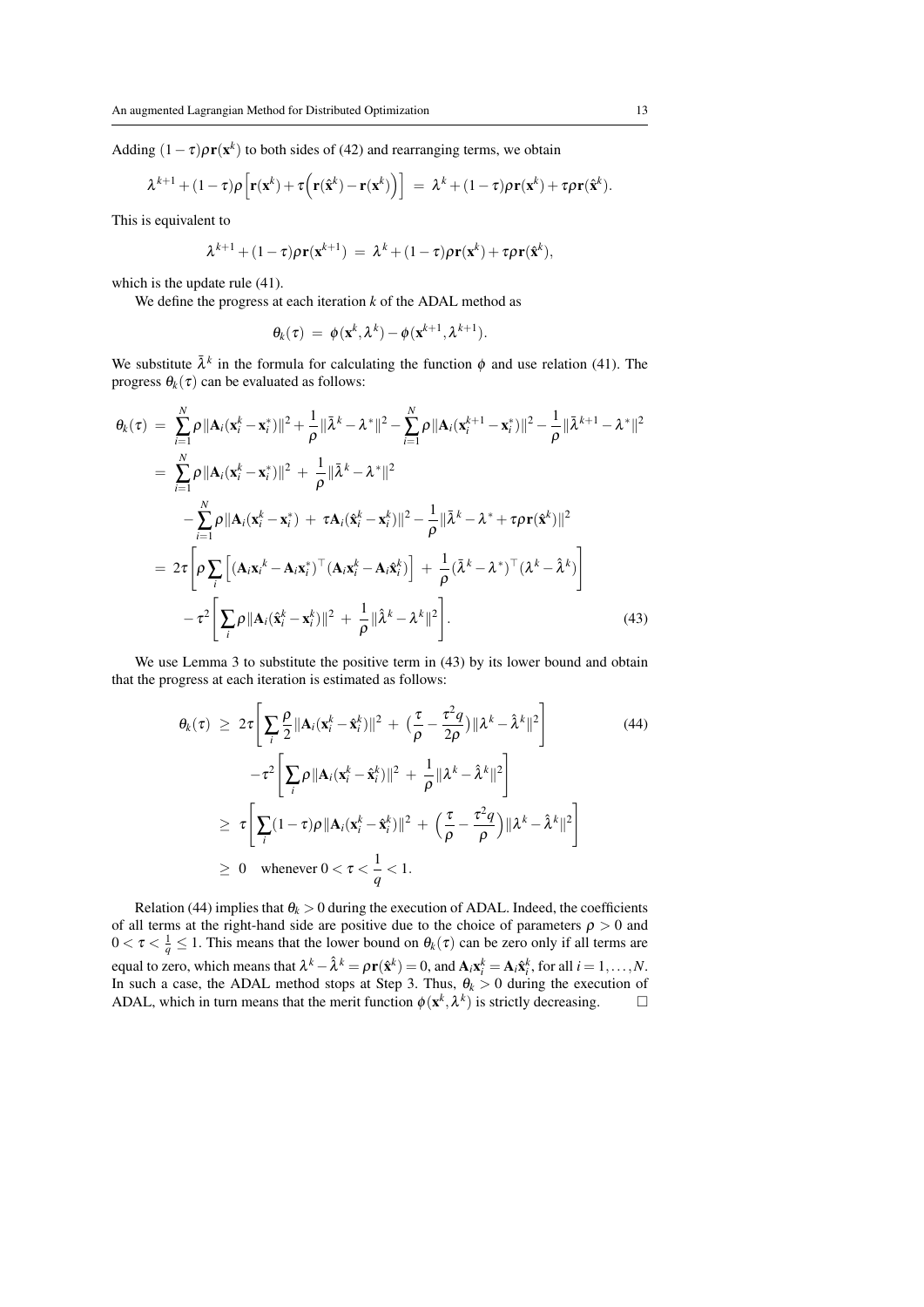**Theorem 2** In addition to (A1)-(A3), assume that the sets  $\mathcal{X}_i$  are bounded for all  $i = 1, \ldots N$ . *Then the ADAL method either stops at an optimal solution of problem* (2) *or generates a sequence of* λ *k converging to an optimal solution of it. Any sequence* {x *<sup>k</sup>*} *generated by the ADAL algorithm has an accumulation point and any such point is an optimal solution of problem* (1)*.*

*Proof* If the method stops at Step 3 in some iteration  $k_0$ , then  $\mathbf{r}(\hat{\mathbf{x}}^{k_0}) = 0$  and  $\mathbf{A}_i \hat{\mathbf{x}}_i^{k_0} = \mathbf{A}_i \mathbf{x}_i^{k_0}$ . In this case, the optimality conditions (21) for problems (14) become

$$
0 \in \partial f_i(\hat{\mathbf{x}}_i^{k_0}) + \mathbf{A}_i^{\top} \lambda^{k_0} + \mathcal{N}_{\mathcal{X}_i}(\hat{\mathbf{x}}_i^k), \quad i = 1 \dots, N
$$

which implies that  $\hat{\mathbf{x}}_i^{k_0}$  is an optimal solution of the problem  $\min_{\mathbf{x}_i \in \mathcal{X}_i} L_i(\mathbf{x}_i, \lambda^{k_0})$  with optimal Lagrange multiplier  $\lambda^{k_0}$  for all  $i = 1 \ldots, N$ . Thus,  $\lambda^{k_0}$  is a solution of problem (2) and  $\mathbf{x}^{k_0}$  is a solution of problem (1).

Now, we consider the case, in which the method generates an infinite sequence of iterates. Relation (44) implies that

$$
\phi(\mathbf{x}^{k+1},\lambda^{k+1}) \leq \phi(\mathbf{x}^k,\lambda^k) - \tau \Big[ \sum_i (1-\tau)\rho \|\mathbf{A}_i(\mathbf{x}_i^k - \hat{\mathbf{x}}_i^k)\|^2 + \left(\frac{\tau}{\rho} - \frac{\tau^2 q}{\rho}\right) \|\lambda^k - \hat{\lambda}^k\|^2 \Big] \tag{45}
$$

Iterating inequality (45) for  $k = 1, 2, \ldots$  and dividing by  $\tau > 0$ , we obtain:

$$
\sum_{k=1}^{\infty} \left[ \sum_{i=1}^{N} (1-\tau)\rho \|\mathbf{A}_i(\mathbf{x}_i^k - \hat{\mathbf{x}}_i^k)\|^2 + \left(\frac{\tau}{\rho} - \frac{\tau^2 q}{\rho}\right) \|\lambda^k - \hat{\lambda}^k\|^2 \right] < \frac{1}{\tau} \phi(\mathbf{x}^1, \lambda^1) \tag{46}
$$

This implies that the sequence  $\{A_i \hat{x}_i^k - A_i x_i^k\}$  converges to zero as  $k \to \infty$ . We substitute  $\hat{\lambda}^k - \lambda^k = \rho \mathbf{r}(\hat{\mathbf{x}}^k)$  at the left-hand side of (46) and infer that the sequence  $\{\mathbf{r}(\hat{\mathbf{x}}^k)\}\)$  converges to zero whenever  $k \to \infty$ . By the monotonicity and boundedness properties of  $\phi(\mathbf{x}^k, \lambda^k)$ , we conclude that the sequence  $\{\lambda^k\}$  is convergent as well. We denote  $\lim_{k\to\infty}\lambda^k=\mu$ .

Due to the boundedness of  $\mathcal{X}_i$  all sequences  $\{\mathbf{x}_i^k\}$ ,  $i = 1,...N$ , are bounded. This means that the sequences  $\{x_i^k\}$  have accumulation points  $\tilde{x}_i$ , which are also accumulation points of  $\{\hat{\mathbf{x}}_i^k\}$  due to Step 2 of the ADAL algorithm. We can choose a subsequence  $\mathcal{K} \subset \{1, 2, ...\}$  so that  $\{\mathbf{x}_i^k\}_{k \in \mathcal{K}}$  and  $\{\hat{\mathbf{x}}_i^k\}_{k \in \mathcal{K}}$  converge to  $\tilde{\mathbf{x}}_i$  for all  $i = 1, ..., N$ . Denoting  $\tilde{\mathbf{x}} = (\tilde{\mathbf{x}}_1, ..., \tilde{\mathbf{x}}_N)^\top$ , we observe that the point  $\tilde{\mathbf{x}}$  is feasible due to the closedness of the sets  $\mathscr{X}_i$  and the continuity of  $\mathbf{r}(\cdot)$ .

For any  $i = 1, ..., N$ , consider the sequence  $\{s_i^k\}_{k \in \mathcal{K}}$ , where  $s_i^k$  are the subgradients of  $f_i$  from the optimality condition (22) for problems (14). The subdifferential mapping x ⇒ ∂ *f*(x) of any finite-valued convex function defined on R*<sup>n</sup>* is upper semi-continuous and has compact images. Therefore, the sequences  $\{s_i^k\}_{k \in \mathcal{K}}$  have convergent subsequences due to a fundamental result that goes back to [1]. We can choose  $\mathscr{K}_1 \subset \mathscr{K}$  such that  $\{s_i^k\}_{k \in \mathscr{K}_1}$ converge to some  $\tilde{\mathbf{s}}_i \subset \partial f_i(\tilde{\mathbf{x}}_i)$  for all  $i = 1, ..., N$ .

Passing to the limit in equation (22), we infer that each sequence  $\{z_i^k\}_{k \in \mathcal{K}_1}$  converges to a point  $\tilde{\mathbf{z}}_i$ ,  $i = 1, ..., N$ . The mapping  $\mathbf{x}_i \rightrightarrows \mathcal{N}_{\mathcal{X}_i}(\mathbf{x}_i)$  has closed graph and, hence,  $\tilde{\mathbf{z}}_i \in \mathcal{N}_{\mathcal{X}_i}(\tilde{\mathbf{x}}_i)$ .

After the limit pass in (22) over  $k \in \mathcal{K}_1$ , we conclude that

$$
0 = \tilde{\mathbf{s}}_i + \mathbf{A}_i^{\top} \boldsymbol{\mu} + \tilde{\mathbf{z}}_i^k, \quad \forall i = 1 \dots, N.
$$

This relation together with the feasibility of  $\tilde{\mathbf{x}}$  implies that  $\tilde{\mathbf{x}}$  is a solution of problem (1) and  $\mu$  is a solution of problem (2).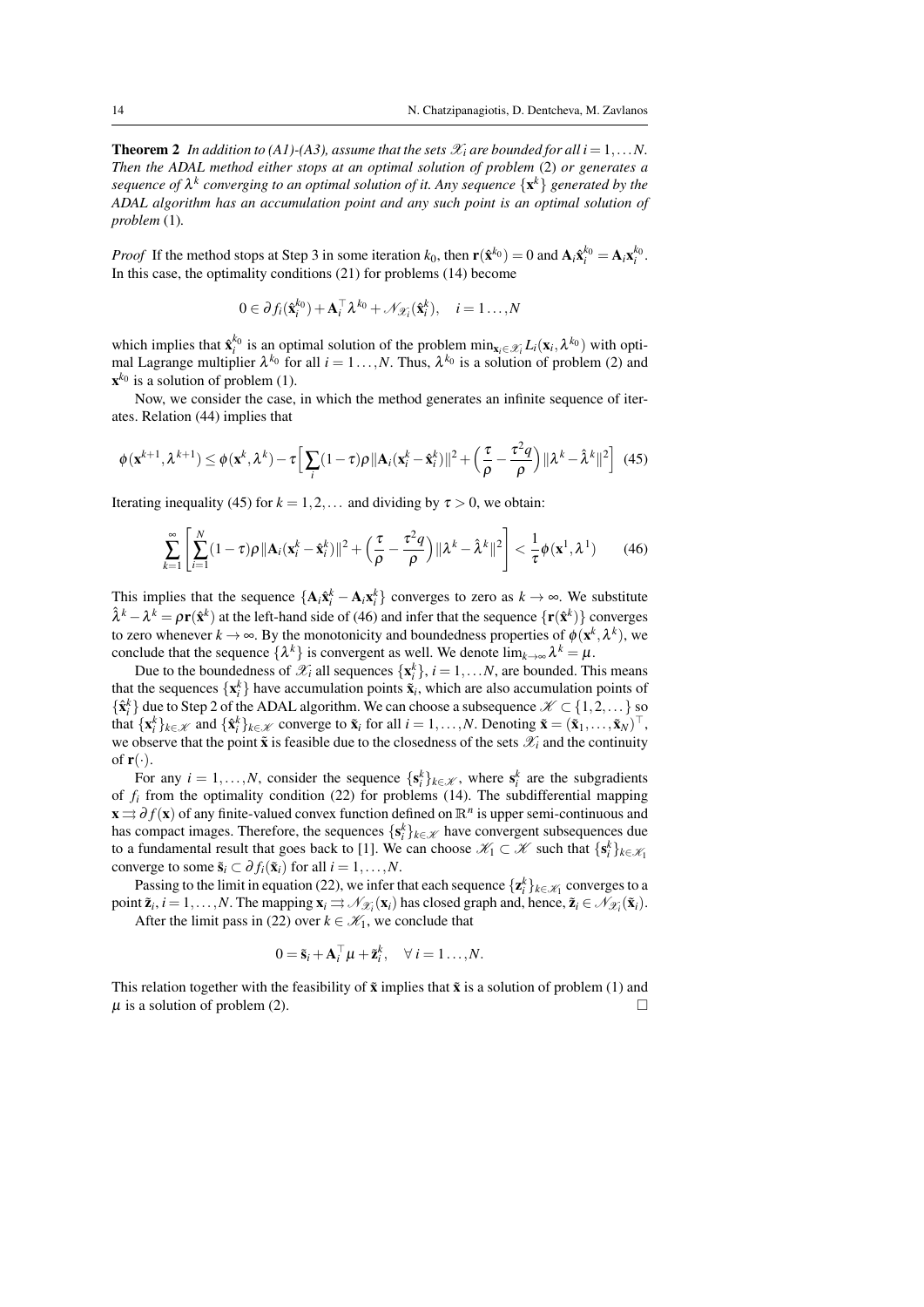Note that if  $\mathbf{r}(\hat{\mathbf{x}}^{k_0}) = 0$  at some iteration  $k_0$  but  $\mathbf{A}_i \hat{\mathbf{x}}_i^{k_0} \neq \mathbf{A}_i \mathbf{x}_i^{k_0}$ , then the ADAL method will iterate with the same Lagrange multipliers until the information is synchronized  $(A_i \hat{x}_i^k = A_i \hat{A}_i)$  $A_i x_i^k$  for all  $i = 1,...N$ ) resembling one inner loop of the DQA method.

*Remark 1* The ADAL method and its convergence analysis are presented with a single penalty parameter  $\rho \in \mathbb{R}_+$ . Nevertheless, the constraints can be re-scaled beforehand, which amounts to using different penalty parameters  $\rho_j$ ,  $j = 1, \ldots m$  for each constraint. The convergence follows in such a case by exactly the same line of arguments. However, the penalty parameter  $\rho$  should be kept fixed from iteration to iteration.

Since we have now established convergence of ADAL in theory, it is also important to state the following observations regarding its behavior in practical applications.

Although, we have established which stepsizes guarantee theoretical convergence, we have undertaken numerical experiments, in which we multiply the primal and dual update stepsizes with some relaxation factors  $\beta_p$ ,  $\beta_d$ , in an effort to accelerate convergence. Here,  $\beta_p$  is applied to the primal variables update step and  $\beta_d$  to the dual update step. Our numerical experiments indicate that, at least for the applications considered here, we can employ relaxation factors  $\beta_p \in [1,2.5)$  and  $\beta_d \in [1,q)$ . The employment of such relaxations provides reasonable acceleration to the overall convergence speed.

#### 5 Numerical Experiments.

In the previous sections, we saw that the algorithmic forms of ADAL, DQA and ASM possess some interesting similarities and differences, despite the fact that their convergence proofs follow completely different paths. In what follows, we briefly discuss some of the connections between the algorithmic forms of these methods.

A key idea in the convergence analysis of Diagonal Quadratic Approximation (DQA) method, presented in [24], is the calculation of the value of the augmented Lagrangian function from (4) by a sequence of successive separable approximations in the inner loop of DQA. In other words, the minimization of the augmented Lagrangian (4) is approximated iteratively by successive minimizations of the local augmented Lagrangians (8) and primal variable update steps (9). Furthermore, convergence of DQA is guaranteed if the stepsize  $\tau$  satisfies  $0 < \tau < \frac{1}{q}$  and the convergence rate is related to the scarcity of the matrix *A*. In [24], values of  $\tau = \frac{1}{2q}$  are recommended. In ADAL, we find that the inner loop of DQA can be terminated after just one iteration and obtain the fastest convergence, as simulations suggest. Interestingly, numerical experiments have shown that convergence accelerates with the increase of  $\tau$  and in most cases the factor  $\tau$  in the dual updates can be neglected without compromising convergence.

The main difference between the algorithmic forms of ASM and ADAL is that ASM uses different local augmented Lagrangians  $\bar{\Lambda}^i_{\rho}(\mathbf{x}_i, \mathbf{x}^k, \lambda^k)$  in Step (11), which involve the constraint degrees in the quadratic terms. Furthermore, the steps with the dual variables are performed with the use of the  $\hat{\mathbf{x}}_i^k$  variables in ASM. In contrast, the convergence of ADAL is compromised if we perform the dual update with the variables  $\hat{\mathbf{x}}_i^k$  instead of  $\mathbf{x}_i^{k+1}$ . Finally, ASM introduces the relaxation factor  $\sigma \in (0,2)$  from the theory of the generalized ADMM and utilizes it as a stepsize for the primal update. In contrast, ADAL uses  $\tau = 1/q$ .

We have implemented ADAL, DQA and ASM on two popular network optimization problems: Network Utility Maximization [28] and Network flow problem [4]. Comparative results between all algorithms are presented, which illustrate that ADAL is significantly faster than both the DQA and ASM.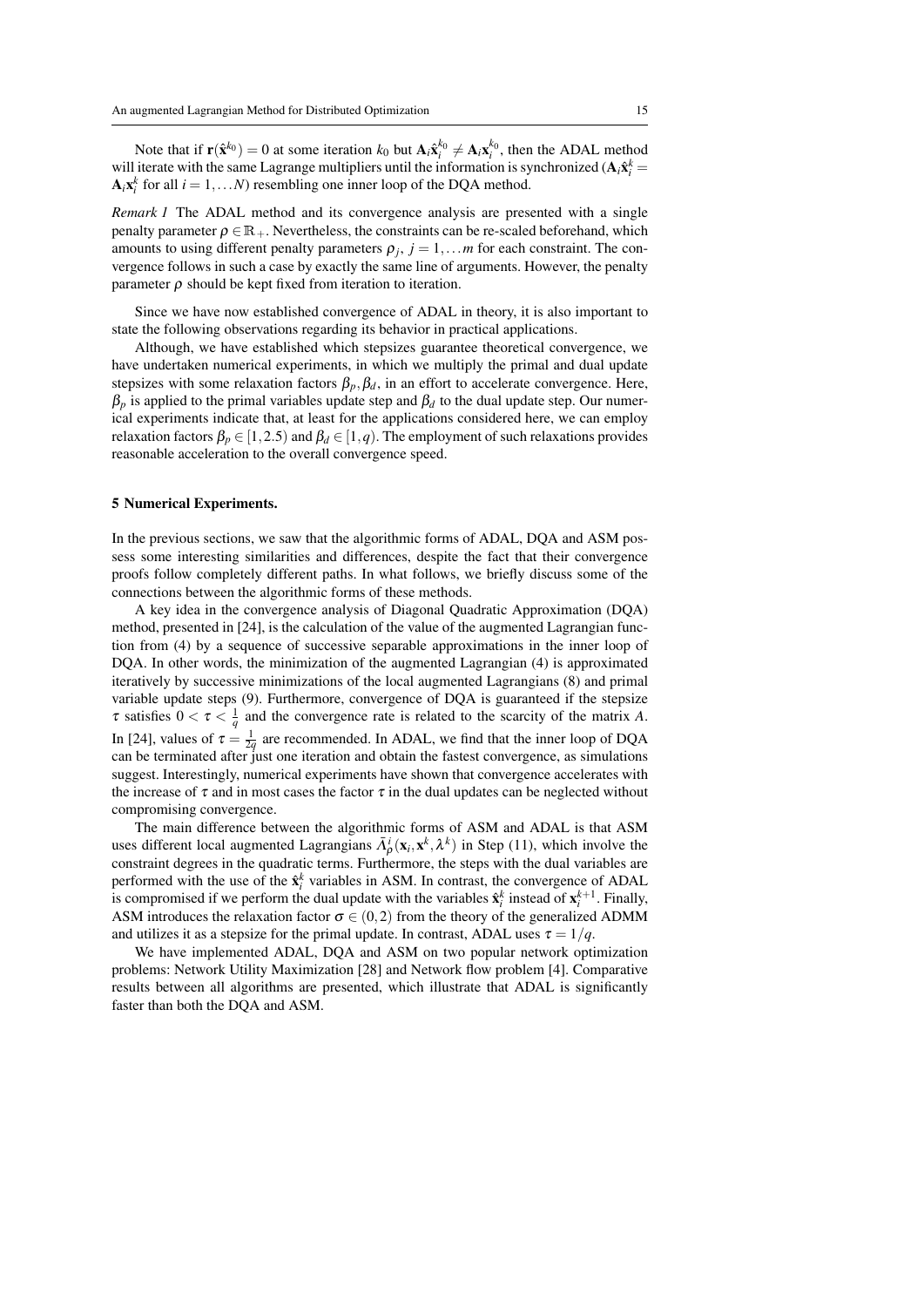Additionally, we apply all algorithms to solve a two-stage stochastic optimization problem. Dedicated decomposition methods are used for the numerical solution of such problems due to their large dimensions in any realistic situation.

In all simulations, the maximum residual max<sub>j</sub> $\mathbf{r}_j(\mathbf{x}^k)$ , i.e., the maximum constraint violation among all constraints  $j = 1, \ldots, m$ , was monitored as a criterion of convergence. The examined networks were randomly generated with the agents uniformly distributed in rectangle boxes. The inner loop termination criterion for DQA is set to be  $||A_i \hat{x}_i^k - A_i x_i^k||_{\infty} \le$  $10^{-2}$  for every  $i = 1, \ldots, N$ , unless otherwise noted.

We note that, after extensive simulations, we have found that ASM and DQA required relatively larger values of the penalty coefficient in comparison with ADAL, e.g.,  $\rho_{ASM} \geq$  $3\rho_{ADAL}$ , and  $\rho_{DOA} \geq 5\rho_{ADAL}$  typically, (where the subscripts denote the respective  $\rho$  used for each method), at least for the problems considered here.

## 5.1 Network Utility Maximization problem

Consider an undirected graph  $G = (N, A)$  with a set of nodes N and a set of arcs A. The set of nodes is consisted of two subsets  $N = \{S, D\}$ , where *S* is the set of source nodes and *D* the set of destination nodes. Let  $s_i$  denote the rate of resource production at node  $i \in S$  and also let  $t_{ij}$  denote the rate of a commodity flowing through arc  $(i, j)$ . Each arc  $(i, j)$  has a feasible range of flows  $a_{ij} \le t_{ij} \le b_{ij}$ , where  $a_{ij}, b_{ij}$  are given numbers. Denote the neighborhood of node *i* as  $\mathcal{C}_i = \{j : (i, j) \in A\}$ . At this point, note that  $q = \max_i |\mathcal{C}_i|$  and, according to the convergence analysis, the stepsize in the ADAL algorithm must be  $\tau < \frac{1}{q}$ . Nevertheless, as mentioned in Section 4 the numerical experiments indicate that significant acceleration is achieved if the stepsizes for the primal and dual updates are relaxed to  $\tau = \frac{\beta_p}{q}$  and  $\tau = \frac{\beta_d}{q}$ , respectively, where  $\beta_p \in [1, 2.5)$  and  $\beta_d \in [1, q)$ .

The NUM problem entails solving

(NUM)  $max \quad U(\mathbf{s}) = \sum_{i \in S}$  $U_i(s_i)$  $\text{subject to} \quad \sum_{\{j \in \mathscr{C}_i\}} t_{ij} - \sum_{\{j \mid i \in \mathscr{C}_j\}}$  $t_{ji} = s_i, \quad \forall i \in S$  $a_{ij} \le t_{ij} \le b_{ij}, \quad \forall (i, j) \in A$ 

The NUM problem maximizes the amount of resources produced at the source nodes and route the resources to the destination nodes. The constraints  $\sum_{\{j \in \mathcal{C}_i\}} t_{ij} - \sum_{\{j | i \in \mathcal{C}_j\}} t_{ji} = s_i$ express the conservation of commodity flow at each source node. Note that, in our consideration, the destination nodes are modeled as sinks and can absorb any amount of incoming rates. We consider normalized rates  $s_i, t_{ij} \in [0, 1]$ , without any loss of generality.

The requirement on the utility functions  $U_i(s_i)$  is that they are monotonically nondecreasing expressing preference to larger transmission rates, i.e. an increase in the rate of one node does not decrease the value of the total utility function to be maximized. In our simulations, we choose  $U(s) = \prod_{i \in S} (s_i)$  in order to maximize the product of rates, which can be recast as the sum of logarithms  $U(s) = \sum_{i \in S} \log(s_i)$ . This choice is typical in NUM problems [28] and aims to produce a fairer resource allocation among all source nodes in the network. Note that the choice  $U(s) = \sum_{i \in S} s_i$ , would result in a problem where the maximum rates are rewarded. In our case, this would lead to a trivial problem, in which the nodes in communication range of the destinations are rewarded with the maximum rate 1 and the rest with 0.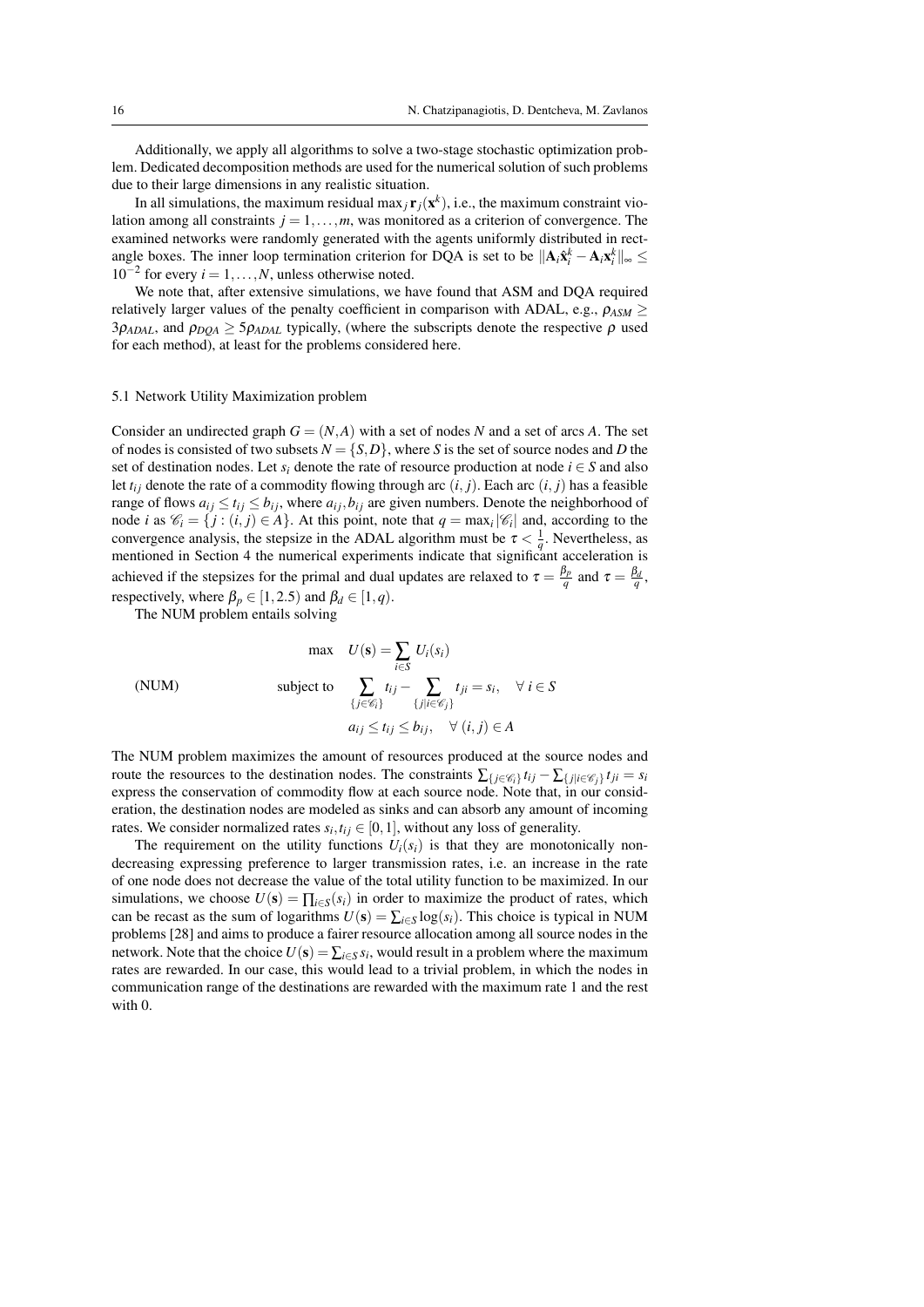

Fig. 1 Random network of 50 sources (red dots) and 2 sinks (green squares). The rate of flow  $t_{ij}$  through arc  $(i, j)$  defines the thickness and color of the corresponding drawn line. Thin, light blue lines indicate weaker links.



Fig. 2 Evolution of the sum of rates  $\sum_{i \in S} s_i$  during implementation of ADAL. The horizontal line depicts the value obtained by solving the centralized problem. We observe that the distributed utility function converges to the optimal solution very fast. Also included is the subfigure illustrating the evolution of individual rates for every source.

Fig. 1 shows a network consisting of 50 sources and 2 sinks that is returned after applying the ADAL algorithm on (NUM). All subsequent simulation results involve networks of this form, unless otherwise noted. Fig. 2 shows the evolution of the individual and total rates, *s*<sup>*i*</sup> and  $\sum_{i \in S} s_i$ , respectively, corresponding to maximization of the utility  $U(s) = \sum_{i \in S} \log(s_i)$ for fair allocation. We observe that the utility converges sufficiently to its optimal value in only about 25 iterations. Next, we plot in Fig. 3 the evolution of the maximum residual during the execution of ADAL. The figure contains results for networks of different sizes. An encouraging observation is that network size does not appear to affect speed of convergence dramatically, at least for the NUM problem considered here. Repeated simulations have shown that convergence speed remains at this level of magnitude. Note that, in all cases, the ratio of sources-to-sinks has been maintained the same at 25/1, in an effort to keep the randomly generated networks as similar as possible.

As already mentioned, ADAL can be viewed as a truncated form of the DQA algorithm. In Fig. 4, we explore the connections between the two methods. Fig.4(a) compares results of truncating the inner loop of DQA at a predefined number of iterations  $M$ . For  $M = 1$ ,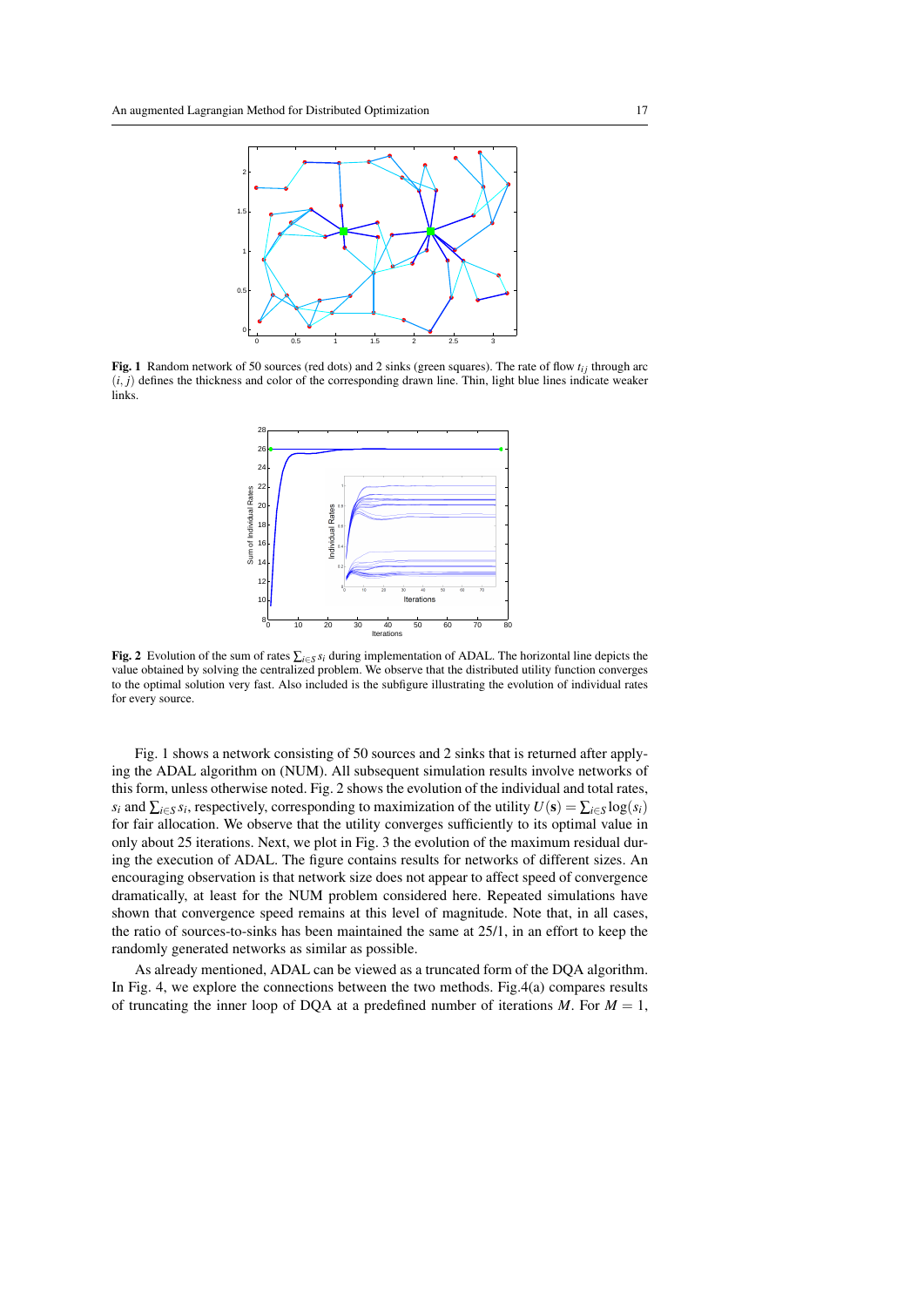

Fig. 3 Constraint violation convergence of ADAL for different network sizes of 25, 50, 100 and 400 source nodes. The ratio of sources-to-destinations is kept at  $25/1$  and the maximum degree  $q = 6$  for all cases.



Fig. 4 Constraint violation convergence for: a) Different exit criteria from the inner loop of DQA. The line labeled 'open' accounts for repeating the DQA inner loop until  $||\mathbf{A}_i \hat{\mathbf{x}}_i^k - \mathbf{A}_i \mathbf{x}_i^k||_{\infty} \le 10^{-2}$  for every  $i = 1, ..., N$ . In the other instances we force exit if either the aforementioned criterion is satisfied or if the indicated amount of iterations  $M$  has been surpassed. For  $M = 1$  we obtain the ADAL method. The results correspond to a network of 50 sources and 2 sinks with  $q = 6$ , b) Different network densities for the ADAL and DQA methods. The results correspond to networks of 50 sources and 2 sinks with *q* = 5,9,14, respectively. In both figures, the horizontal axis depicts the inner loop iterations for the case of DQA. Also, note that the step shape of the DQA graphs in the figures is caused by the dual updates at each outer loop iteration.



Fig. 5 Comparison between the ASM, DQA and ADAL methods, for a network of 50 sources, 2 sinks and *q* = 7.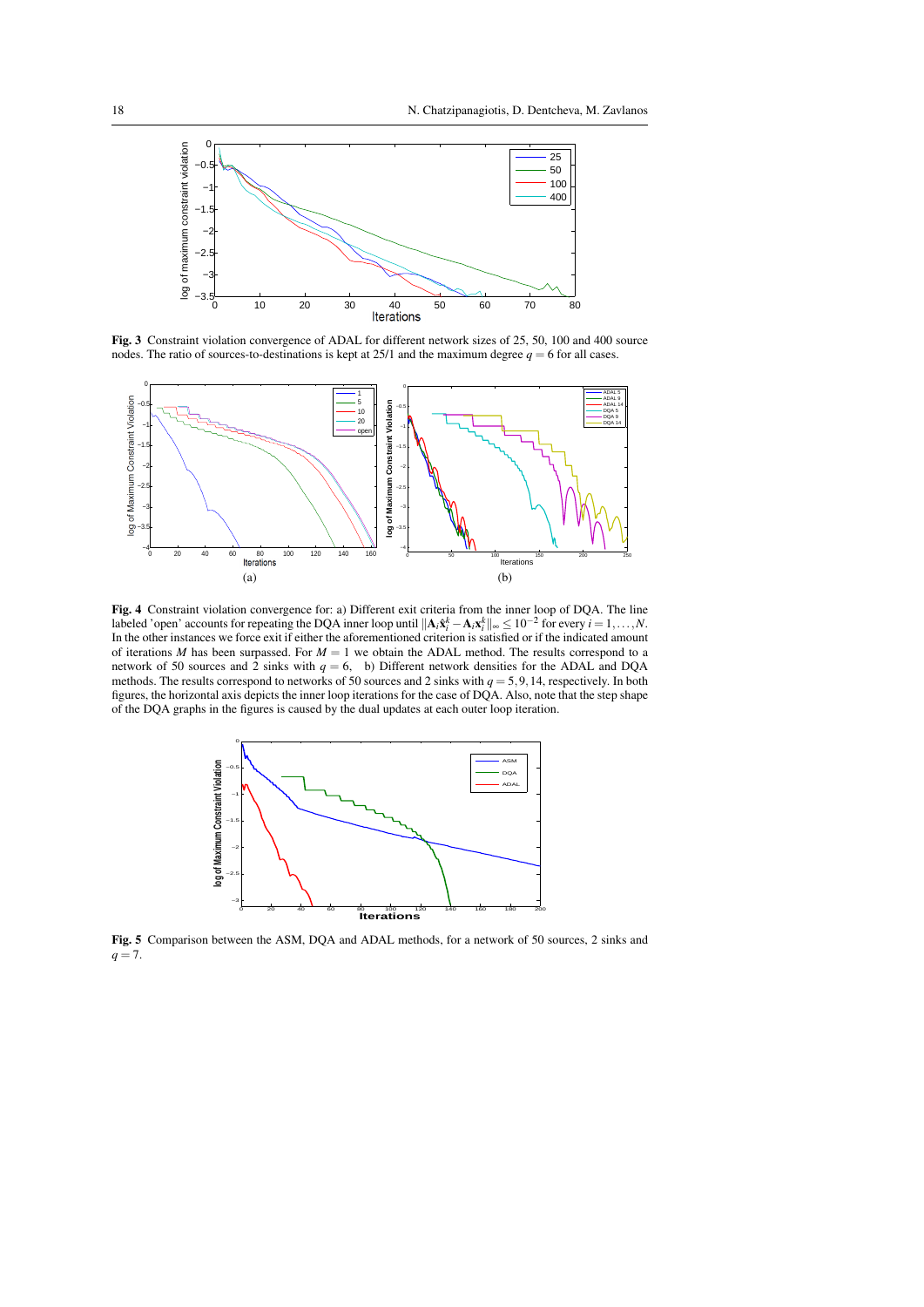we obtain the ADAL method. We observe that truncating the inner loop yields accelerated convergence for DQA, with the fastest case being the ADAL algorithm. Note that no theoretical proof for the convergence of DQA for intermediate values of *M* exists. Moreover, since the performance of both algorithms appears to depend on the maximum degree *q* we have conducted simulations for different values of *q*. The results are illustrated in Fig. 4(b). Surprisingly and in contrast to DQA, it appears that ADAL is not greatly affected by the value of  $q$ , at least for the NUM problems considered here. Finally, in Fig. 5, we compare the performance of the three methods. The ASM was implemented for  $\sigma = 1.9$ , the maximum value of  $\sigma$  that did not compromise convergence, while returning the best results. Also, in all three methods the penalty parameter and initialization points were the same, in order to preserve the homogeneity of results. We notice that ADAL performs significanlty better than both ASM and DQA.

#### 5.2 Linear Network flow problem

Closely related to the NUM problem is the optimal network flow problem. Here, we examine the Linear Network Flow (LNF) case, where the arc costs are linear. LNF is a classical problem that has been studied extensively. The assignment, max-flow and shortest path problems are special cases of LNF [4].

Consider a directed graph  $G = (N, A)$ , with a set of nodes N and a set of arcs A. Each arc  $(i, j)$  has associated with it a scalar  $c_{ij}$  referred to as the cost coefficient of  $(i, j)$ . Let  $t_{ij}$ denote the flow of arc  $(i, j)$  and consider the problem

$$
\begin{aligned}\n&\text{(LNF)}\\
&\text{(LNF)}\\
&\text{subject to} \\
&\sum_{\{j \mid (i,j) \in A\}} t_{ij} - \sum_{\{j \mid (j,i) \in A\}} t_{ji} = s_i, \quad \forall \, i \in N \\
&\quad a_{ij} \le t_{ij} \le b_{ij}, \quad \forall \, (i,j) \in A\n\end{aligned}
$$

Essentially, the difference here is that we do not seek to maximize the  $s_i$  production rates as in the NUM, but rather set some desired levels of  $s_i$  and seek to find the flows that keep the problem feasible while minimizing the total cost. Moreover, the objective function is linear. For the set of *S* source nodes, we have  $s_i > 0$ ,  $\forall i \in S$ , while for the set of *D* destination nodes we have  $s_i < 0$ ,  $\forall i \in D$ . The conservation of flow in the network requires that  $\sum_{i \in N} s_i = 0$ . In the examples shown below, we also set a set of *R* nodes to be relays, that is  $s_i = 0$ ,  $\forall i \in R$ . In addition, we set the cost coefficients  $c_{ij} = 1$  and the arc flow bounds  $0 \le t_{ij} \le 1$  for simplicity, without any loss of generality.

Fig. 6 depicts the two typical, 50 node networks that were considered here. Also shown are the corresponding flows as solved by the ADAL method. In Fig. 6(a) we consider a case with 5 sources and 5 destinations, which are set a network diameter apart. On the other hand, Fig. 6(b) depicts a case with 7 sources and 7 destinations, which are set half the network diameter apart. In Fig. 7, we plot the evolution of the objective functions after applying DQA, ASM and ADAL on the two networks depicted in Fig. 6. The evolutions of the respective maximum residuals are shown in Fig. 8. In addition, the evolution of the maximum residual for a larger network of 100 nodes is depicted in Fig. 9(a). We observe that ADAL is still faster than both the ASM and DQA, albeit the gap in convergence speed has decreased. In Fig. 9(b) we plot the evolution of the sequence  $\phi(\mathbf{t}^k, \lambda^k)$  to verify the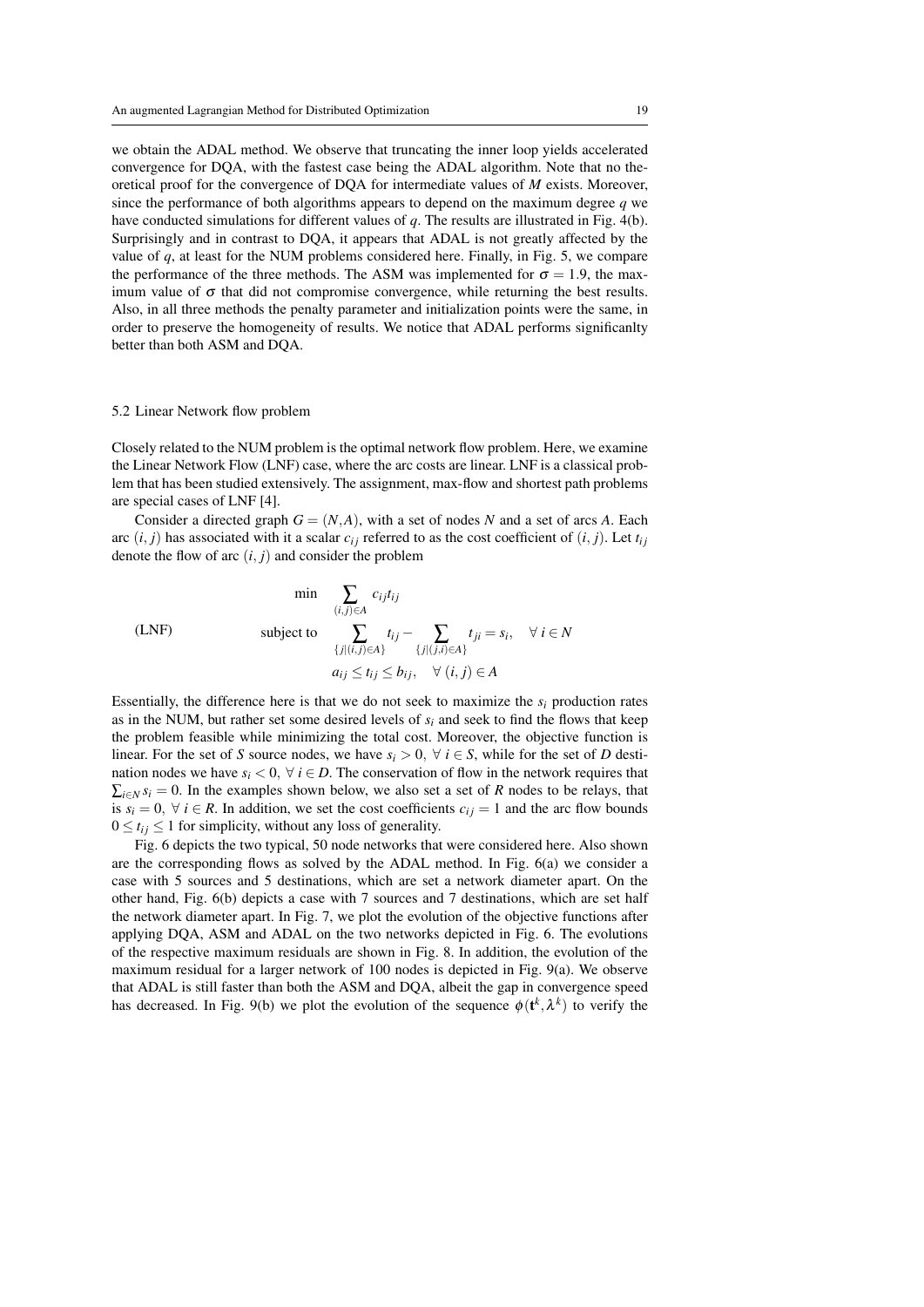

Fig. 6 Two typical LNF cases considered, with  $N = 50$  nodes. Blued dots denote source nodes, while green dots correspond to sinks and red dots to relays. The flow  $t_{ij}$  through arc  $(i, j)$  defines the thickness of the corresponding drawn line. Thin lines indicate weaker links. a) For this case  $S = D = 5$ ,  $R = 40$  and the source nodes are positioned to be as far away from the destinations as possible. b) For this case  $S = D = 7$ ,  $R = 36$ and the source nodes are only half the network diameter apart from the destinations.



Fig. 7 Evolution of the sum of flows  $\sum_{(i,j)\in A} t_{ij}$  after implementation of ADAL, ASM and DQA on: a) the case depicted in Fig. 6(a) and b) the case depicted in Fig. 6(b). The horizontal lines depict the objective function values obtained after solving the corresponding centralized problem. Note how the ASM oscillates between positive and negative values of the total flow, which normally should not be the case (since  $t_i$  *j*  $>$  0). This is caused by the fact that we have used stepsize  $\sigma = 1.9$  (recall (12)) in our simulations. This choice of σ returned the fastest convergence for ASM, even though it lead to this "counter-intuitive" behavior.

correctness of our proof. The sequence is strictly monotonically decreasing at each iteration, as required.

A possible modification of DQA, ASM and ADAL is to implement these methods in a "Gauss-Seidel" fashion, where the corresponding minimization steps of each method are performed in a sequential fashion for every  $i = 1, \ldots, N$ . The convergence proofs of all methods are only valid for the "Jacobi" type implementation, where the minimization steps are executed in parallel, however, it is interesting to compare the relative performances between these two approaches. Towards this goal, Fig. 10 depicts the convergence results after applying the Gauss-Seidel version of DQA, ASM and ADAL on the network depicted in Fig. 6(b). Note that the respective results for the "normal" Jacobi versions of these methods are depicted in Fig. 7(b) and Fig. 8(b). We observe that the Gauss-Seidel versions converge faster, in terms of the number of iterations, than the Jacobi ones for all algorithms. Never-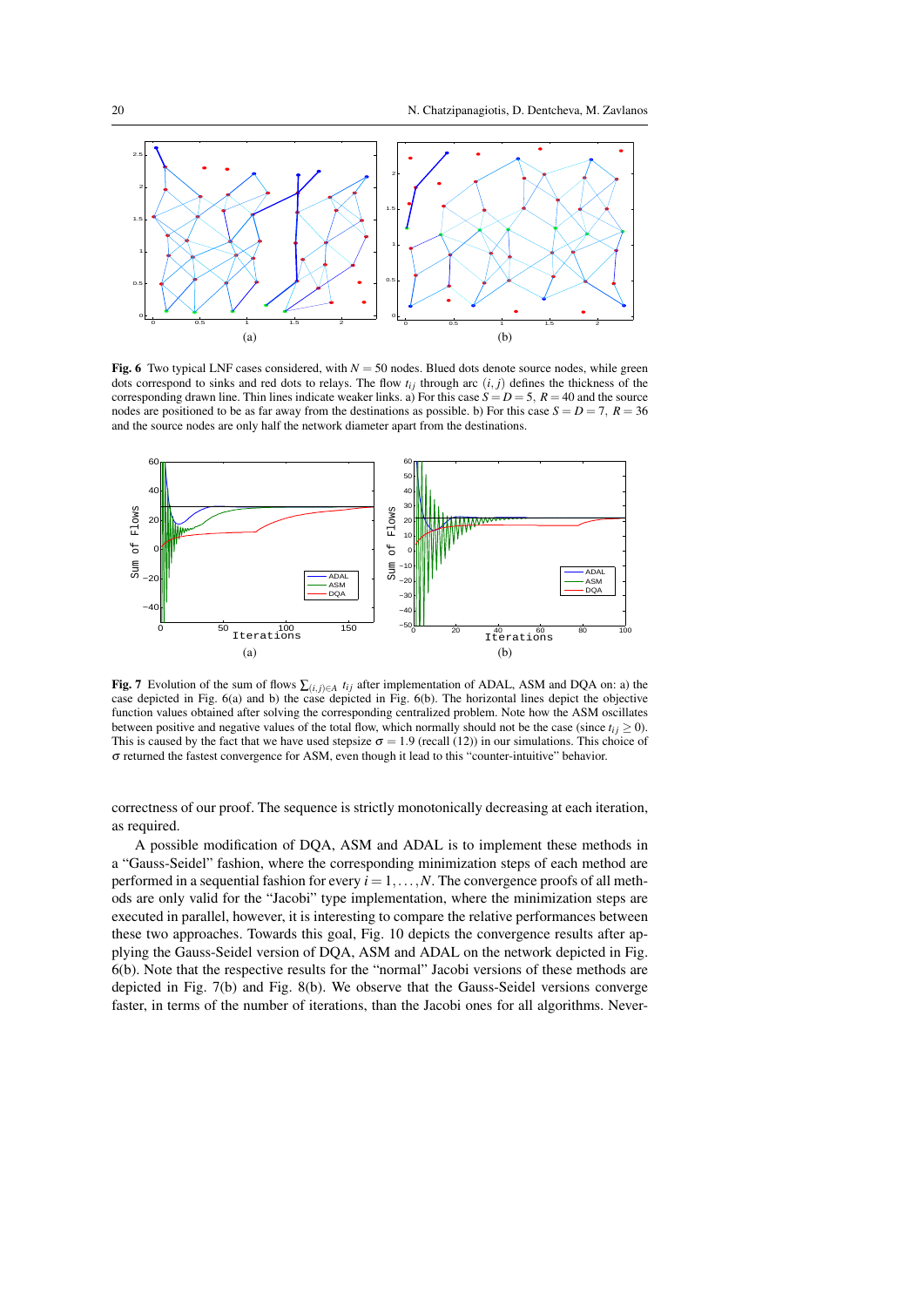

Fig. 8 Evolution of the maximum residual after implementation of ADAL and ASM on: a) the case depicted in Fig. 6(a) and b) the case depicted in Fig. 6(b).



Fig. 9 a) Evolution of the maximum residual after implementation of ADAL, ASM and DQA on a large network with  $N = 100$  and  $S = D = 10$ , The sources were set half a diameter apart from the destinations. b) Evolution of  $\phi(\mathbf{t}^k, \lambda^k)$  for ADAL applied on the aforementioned network.



Fig. 10 Convergence results for the Gauss-Seidel type implementation of ADAL, ASM and DQA on the network depicted in Fig. 6(b): a) Objective function convergence, and b) Constraint violation convergence.

theless, the sequential nature of the Gauss-Seidel means that in applications where parallel computation is available, the Jacobi type implementations will converge faster in terms of real-time computation, with the difference increasing for increasing problem sizes.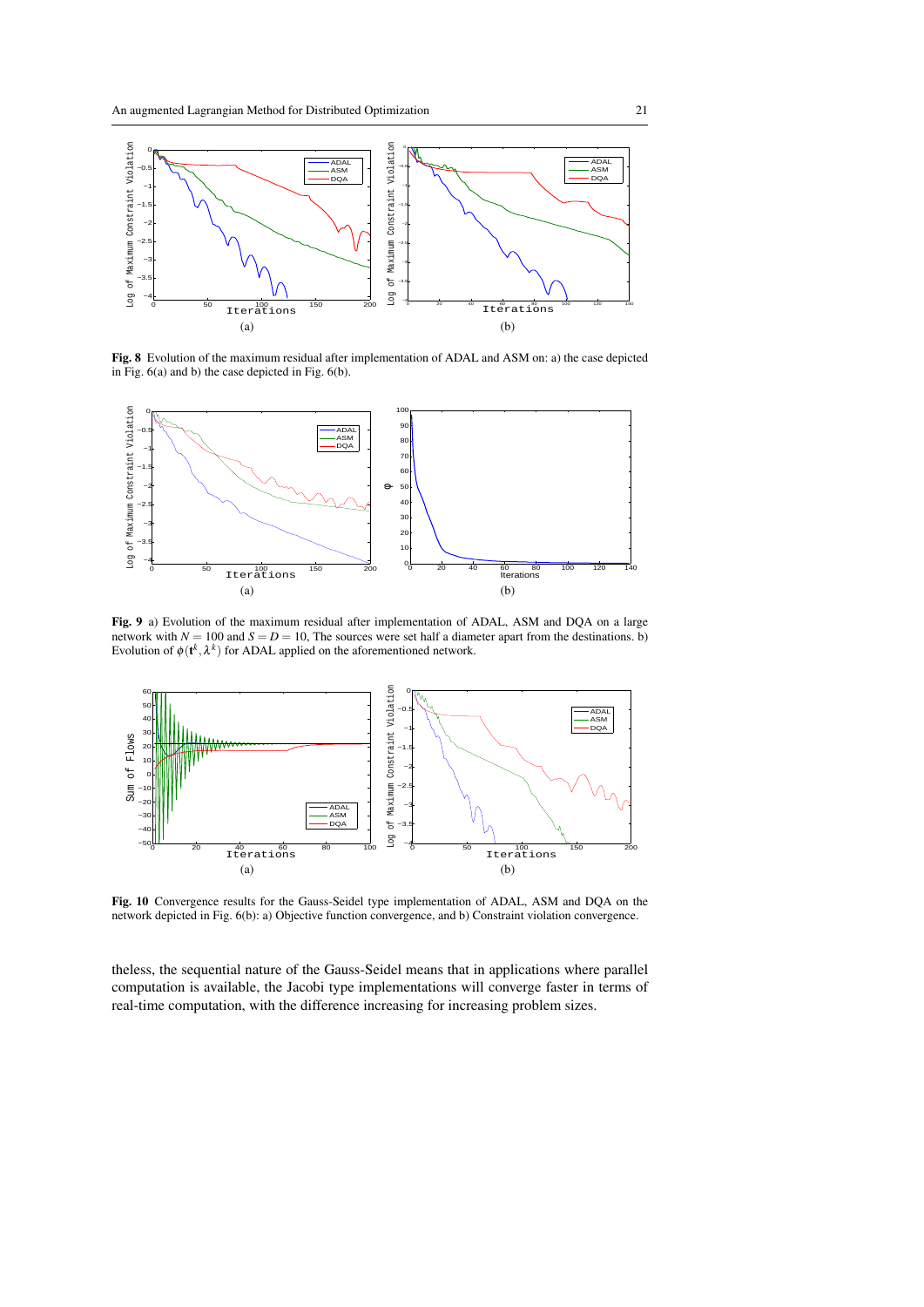#### 5.3 Two-Stage Stochastic Optimization problems

Two-stage stochastic optimization problems are among the most popular optimization model for decisions under uncertainty. Problems of this type occur frequently in applications, e.g. investment planning problems, control of water systems or energy systems. The size of a two-stage stochastic programming problem grows very quickly with the number of events (scenarios) incorporated into the model and general optimization solvers may not be able to handle problems with realistic size, which has motivated the development of decomposition methods as the only effective alternative. For more information about the structure and properties of the two-stage models we refer to [27, 29]. Decomposition approaches and numerical methods for solving two-and multi-stage problems are discussed in [25].

We consider a two-stage stochastic problems of network capacity expansion, which is described in [27, Example 4, p.14]. Given a network of available routes, the problem consists in allocating proper capacities to arcs at the first stage before observing a random demand for traffic on the network. At the second stage, a shipment plan is determined utilizing the available network capacity so that the demand is satisfied. The problem objective is to plan the optimal shipment routes and also allocate capacities to arcs in a cost efficient manner.

Consider a directed graph with node set  $\mathcal N$  and arc set  $\mathcal A$ . The capacity of each arc  $a \in \mathcal{A}$  is a first-stage decision variable designated by  $x_a$ . There is a cost  $c_a$  for installing a unit of capacity on arc *a*.

For each pair of nodes  $(m, n) \in \mathcal{N} \times \mathcal{N}$ , we observe a random demand  $D^{mn}$  for shipments from *m* to *n*. We denote the shipment from *m* to *n* sent through arc *a* by  $y_a^{mn}$ , which is a part of the second stage decisions. The unit cost for shipments on each arc *a* is denoted by *qa*. Our objective is to assign arc capacities in such a way that the expected total cost of capacity expansion and future shipping cost in a period of time is minimized. For each node *i* ∈ N denote by  $\mathscr{A}$ <sub>−</sub>(*i*) ⊆  $\mathscr A$  and  $\mathscr A$ <sub>+</sub>(*i*) ⊆  $\mathscr A$  the sets of incoming and outgoing arcs for this node, respectively. The second stage problem is the following multicommodity network flow problem

$$
\min \sum_{m,n \in \mathcal{N}} \sum_{a \in \mathcal{A}} q_a y_a^{mn}
$$
\n
$$
\text{subject to } \sum_{a \in \mathcal{A}_+(i)} y_a^{mn} - \sum_{a \in \mathcal{A}_-(i)} y_a^{mn} = \begin{cases} D^{mn}, & \text{if } i = m, \\ -D^{mn}, & \text{if } i = n, \\ 0, & \text{otherwise,} \end{cases} \tag{49}
$$
\n
$$
\sum_{\substack{m,n \in \mathcal{N}} \ y_a^{mn} \le x_a, \quad \forall a \in \mathcal{A}
$$
\n
$$
y_a^{mn} \ge 0, \quad \forall a \in \mathcal{A}, \ i, m, n \in \mathcal{N}
$$

Denote the optimal value of (49) as  $Q(x, D)$ , where x,D are the vectors of all capacity allocations and demands, respectively. The first stage problem has the form

$$
\min_{\mathbf{x}\geq 0}\sum_{a\in\mathscr{A}}c_ax_a+\mathbb{E}\left[Q(\mathbf{x},\mathbf{D})\right].
$$

In [27], the size of such a model is calculated as follows. If the number of nodes is *N*, the demand vector has  $N(N-1)$  components. If each of these components has *R* possible realizations, which are independent, we include  $K = R^{N(N-1)}$  scenarios into the problem. For each scenario, the second-stage decision has  $N(N-1)|\mathcal{A}|$  components and the second stage problem has  $N^2(N-1) + |\mathcal{A}|$  not counting the nonnegativity constraints. Therefore,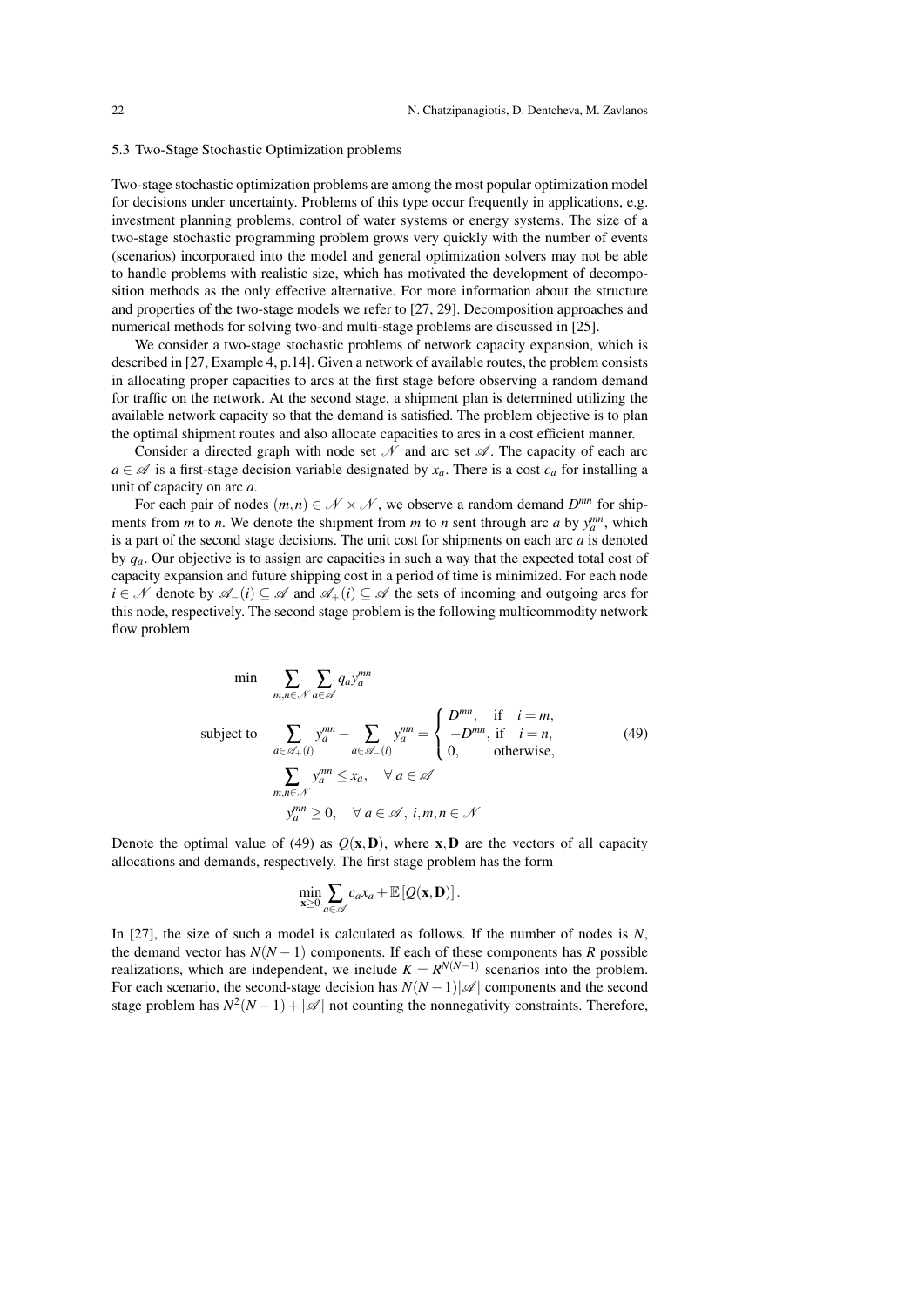the large scale linear programming formulation has  $|\mathscr{A}| + N(N-1)|\mathscr{A}|R^{N(N-1)}$  variables and  $(N^2(N-1) + |\mathcal{A}|)R^{N(N-1)}$  constraints.

The dual decomposition methods in stochastic optimization replace the first stage decision vector **x** by *R* vectors  $x_k$  (one for each scenario realization) and introduce additional constraints ensuring that the first stage decision variables do not depend on the second stage realizations of the random demand data. We obtain the linear optimization problem

$$
\min_{\{x_r, y_r\}_{r=1}^R} \sum_{r=1}^R p_r \left( \sum_{a \in \mathscr{A}} c_a x_a^r + \sum_{m,n \in \mathscr{N}} \sum_{a \in \mathscr{A}} q_a y_a^{r,mn} \right)
$$
\nsubject to\n
$$
\sum_{a \in \mathscr{A}_+(i)} y_a^{r,mn} - \sum_{a \in \mathscr{A}_-(i)} y_a^{r,mn} = \begin{cases} D^{r,mn}, & \text{if } i = m, \\ -D^{r,mn}, & \text{if } i = n, \\ 0, & \text{otherwise,} \end{cases}
$$
\n
$$
\sum_{m,n \in \mathscr{N}} y_a^{r,mn} \le x_a^r, \quad \forall a \in \mathscr{A}, r = 1, ..., R
$$
\n
$$
y_a^{r,mn} \ge 0, \quad \forall a \in \mathscr{A}, i, m, n \in \mathscr{N}, r = 1, ..., R
$$
\n
$$
\sum_{r=1}^R A_r x^r = 0.
$$
\n(50)

where  $p_r$  denotes the probability of scenario *r* and  $\mathbf{x}^r, \mathbf{y}^r \in \mathbb{R}^{|\mathcal{A}|}$  denote the capacity and flow decision vectors for scenario *r*. The nonanticipativity constraint  $\sum_{r=1}^{R} A_r \mathbf{x}^r = 0$  ensures equality among the capacity decisions of all scenarios and can be expressed in various ways, one possibility being

or another

$$
\mathbf{x}^r = \mathbf{x}^s, \quad \forall \ 1 \leq r < s \leq R,
$$

$$
\mathbf{x}^r = \mathbf{x}^{r+1}, \quad \forall \ 1 \le r \le R-1. \tag{51}
$$

After assigning Lagrange multipliers to the nonanticipativity constraints, the problem splits into scenario subproblems. Note that, we do not necessarily need to decompose the original problem (50) into *R* subproblems in total. Instead, each subproblem can include a set of scenarios. In [24], the formulation (51) was adopted and DQA was applied to obtain a dual decomposition method for two- and multi-stage problems. In [23], the nonanticipativity constrants are expressed as follows

$$
\mathbf{x}^r = \frac{1}{R} \sum_{s=1}^R \mathbf{x}^s,
$$

and the ASM method is applied for solving the two-stage problem. The decomposition method constructed in this way is known in the area of stochastic programming as progressive hedging. We applied ADAL, ASM and DQA on a two-stage network capacity expansion problem with 50 nodes, 10 source-sink pairs and 200 demand realizations. The sources were positioned one network diameter apart from their respective sinks, in order to prevent trivial setups. Note that solving the LP problem (50) using CPLEX was not possible for this setup, since we ran out of memory on a 48GB computer. The distributed algorithms were implemented after we decomposed the problem into 10 subproblems, each one involved with 20 demand realizations. The nonanticipativity constraints were of the form  $x^r = x^{r+1}$ ,  $\forall$  1  $\leq$  *r*  $\leq$  *R* − 1. The convergence results for the three methods are depicted in Fig. 11. We observe that, for the problem considered here, ADAL and ASM exhibit similar behavior, with ADAL converging slightly faster to better constraint violation accuracies.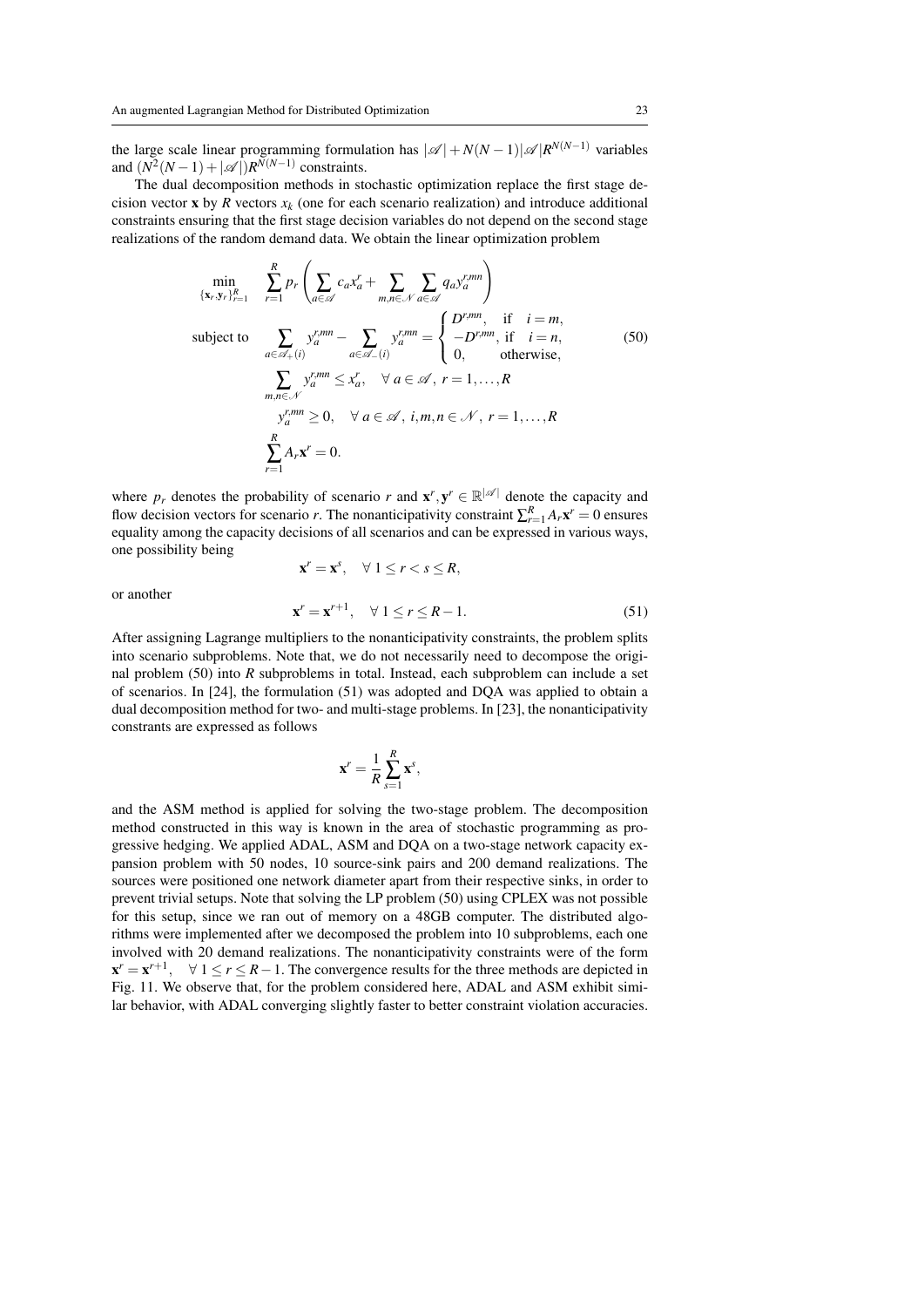

Fig. 11 Comparative convergence results between the ADAL, ASM and DQA methods for a two-stage network capacity expansion problem with 50 nodes, 10 source-sink pairs and 200 demand realizations: a) Objective value convergence and b) Maximum constraint violation.

On the other hand, DQA appears to converge faster to a reasonable value of the objective function, but is slower to constraint violation convergence.

## 6 Acknowledgements

The authors would like to thank the two anonymous referees whose comments helped improve the paper.

## References

- 1. Berge, C.: Espaces Topologiques Functions Multivoques Dunod. Paris (1959)
- 2. Berger, A.J., Mulvey, J.M., Ruszczyński, A.: An extension of the DQA algorithm to convex stochastic programs. SIAM J. Optim. 4(4), 735–753 (1994)
- 3. Bertsekas, D.: Extended monotropic programming and duality. Journal of Optimization Theory and Applications 139(2), 209–225 (2008)
- 4. Bertsekas, D.P., Tsitsiklis, J.N.: Parallel and Distributed Computation: Numerical Methods. Athena Scientific (1997)
- 5. Boyd, S., Parikh, N., Chu, E., Peleato, B., Eckstein, J.: Distributed optimization and statistical learning via the alternating direction method of multipliers. Foundations and Trends in Machine Learning 3(1), 1–122 (2011)
- 6. Chen, G., Teboulle, M.: A proximal-based decomposition method for convex minimization problems. Mathematical Programming 64, 81–101 (1994)
- 7. Eckstein, J.: The alternating step method for monotropic programming on the connection machine CM-2. ORSA Journal on Computing 5(1), 84 (1993)
- 8. Eckstein, J.: Augmented Lagrangian and Alternating Direction methods for convex optimization: A tutorial and some illustrative computational results. Rutcor Research Report, Rutgers (2012)
- 9. Eckstein, J., Bertsekas, D.P.: An alternating direction method for linear programming. LIDS, MIT (1990) 10. Eckstein, J., Bertsekas, D.P.: On the Douglas-Rachford splitting method and the proximal point algorithm for maximal monotone operators. Mathematical Programming, 55, 293–318 (1992)
- 11. Fortin, M., Glowinski, R.: Augmented Lagrangian Methods: Applications to the Numerical Solution of Boundary-Value Problems. North-Holland, Amsterdam (1983)
- 12. Gabay, D., Mercier, B.: A dual algorithm for the solution of nonlinear variational problems via finite element approximations. Computers and Mathematics with Applications 2, 17–40 (1976)
- 13. Hestenes, M.: Multiplier and gradient methods. Journal of Optimization Theory and Applications 4, 303–320 (1969)